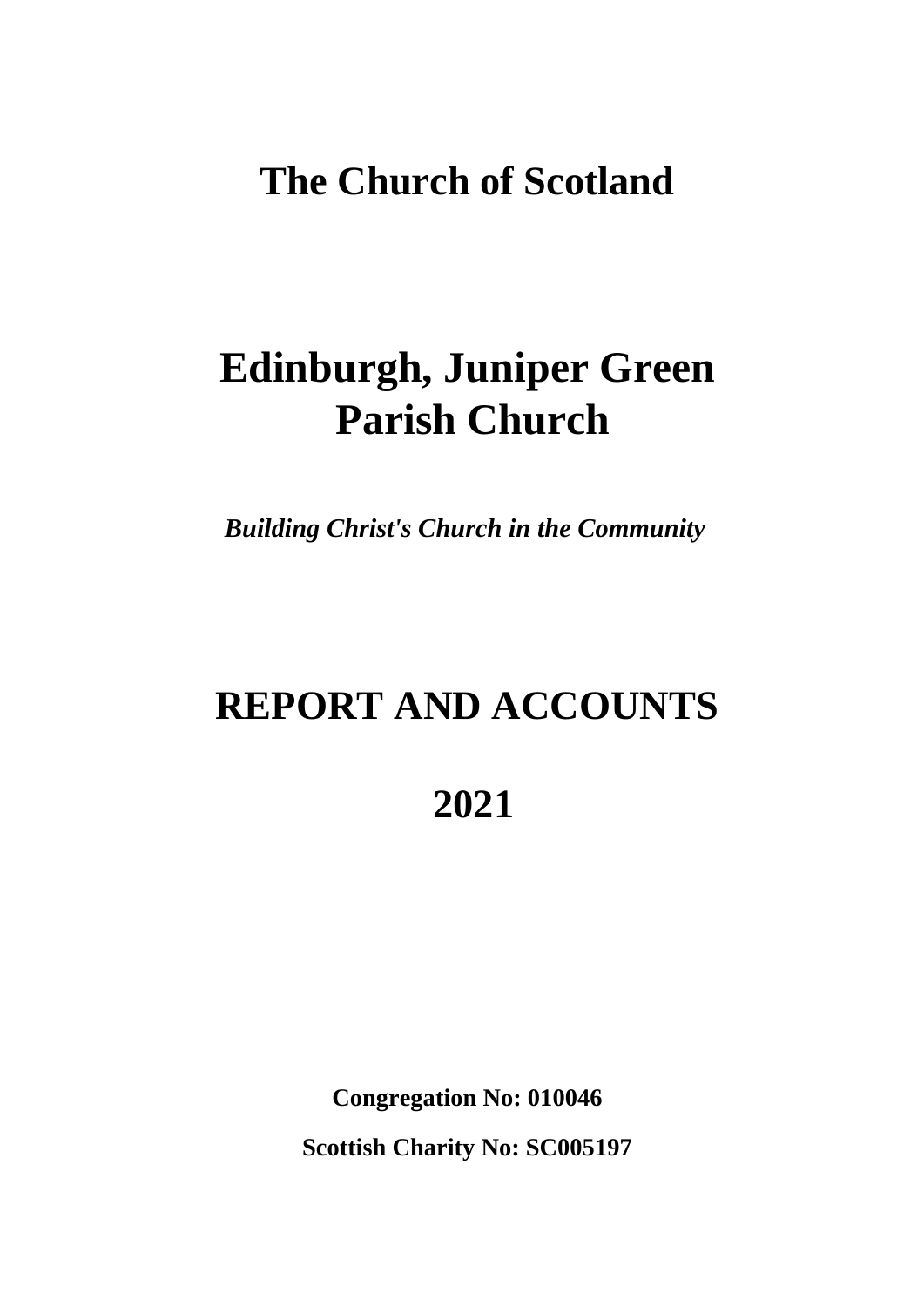# **Report and Accounts Year ended 31 December 2021**

# **Contents**

| Page 1 | Trustee's Annual Report - Minister's Review                                                                  |  |  |  |  |  |
|--------|--------------------------------------------------------------------------------------------------------------|--|--|--|--|--|
| Page 2 | Trustee's Annual Report - Minister's Review (cont))                                                          |  |  |  |  |  |
| Page 3 | Trustee's Annual Report - Financial Review                                                                   |  |  |  |  |  |
| Page 4 | Trustee's Annual Report - Financial Review (cont)                                                            |  |  |  |  |  |
| Page 5 | Trustee's Annual Report - Structure, Governance and Management<br>- Reference and Administrative Information |  |  |  |  |  |
| Page 6 | Trustee's Annual Report - Reference and Administrative Information (cont)                                    |  |  |  |  |  |
| Page 7 | Trustee's Annual Report - Trustee's Responsibilities in Relation to the Financial Statements                 |  |  |  |  |  |
| Page 8 | Independent Examiner's Report to the Trustees                                                                |  |  |  |  |  |
| Page 9 | <b>Statement of Financial Activities</b>                                                                     |  |  |  |  |  |
|        | Page 10 Balance Sheet                                                                                        |  |  |  |  |  |
|        | Page 11 Accounting Policies                                                                                  |  |  |  |  |  |
|        | Page 12 Accounting Policies (cont)                                                                           |  |  |  |  |  |
|        | Page 13 Notes on Income                                                                                      |  |  |  |  |  |
|        | Page 14 Notes on Expenditure                                                                                 |  |  |  |  |  |
|        | Page 15 Notes on Staff Numbers, Trustees Remuneration & Related Parties and Tangible Fixed Assets            |  |  |  |  |  |
|        | Page 16 Notes on Investments, Debtors, Creditors, Analysis of Assets between Funds and Volunteers            |  |  |  |  |  |
|        | Page 17 Movement in Funds                                                                                    |  |  |  |  |  |
|        | Page 18 Movement in Funds - Previous Year                                                                    |  |  |  |  |  |
|        | Page 19 Collections for and Donations to Third Parties                                                       |  |  |  |  |  |
|        | Page 20 Appendix - Funds Held on Behalf of the Congregation by the General Trustees                          |  |  |  |  |  |
|        | Page 21 Income Budget for 2022                                                                               |  |  |  |  |  |
|        | Page 22 Expenditure Budget for 2022                                                                          |  |  |  |  |  |

Page 23 Church Organisations Administrating Their Own Funds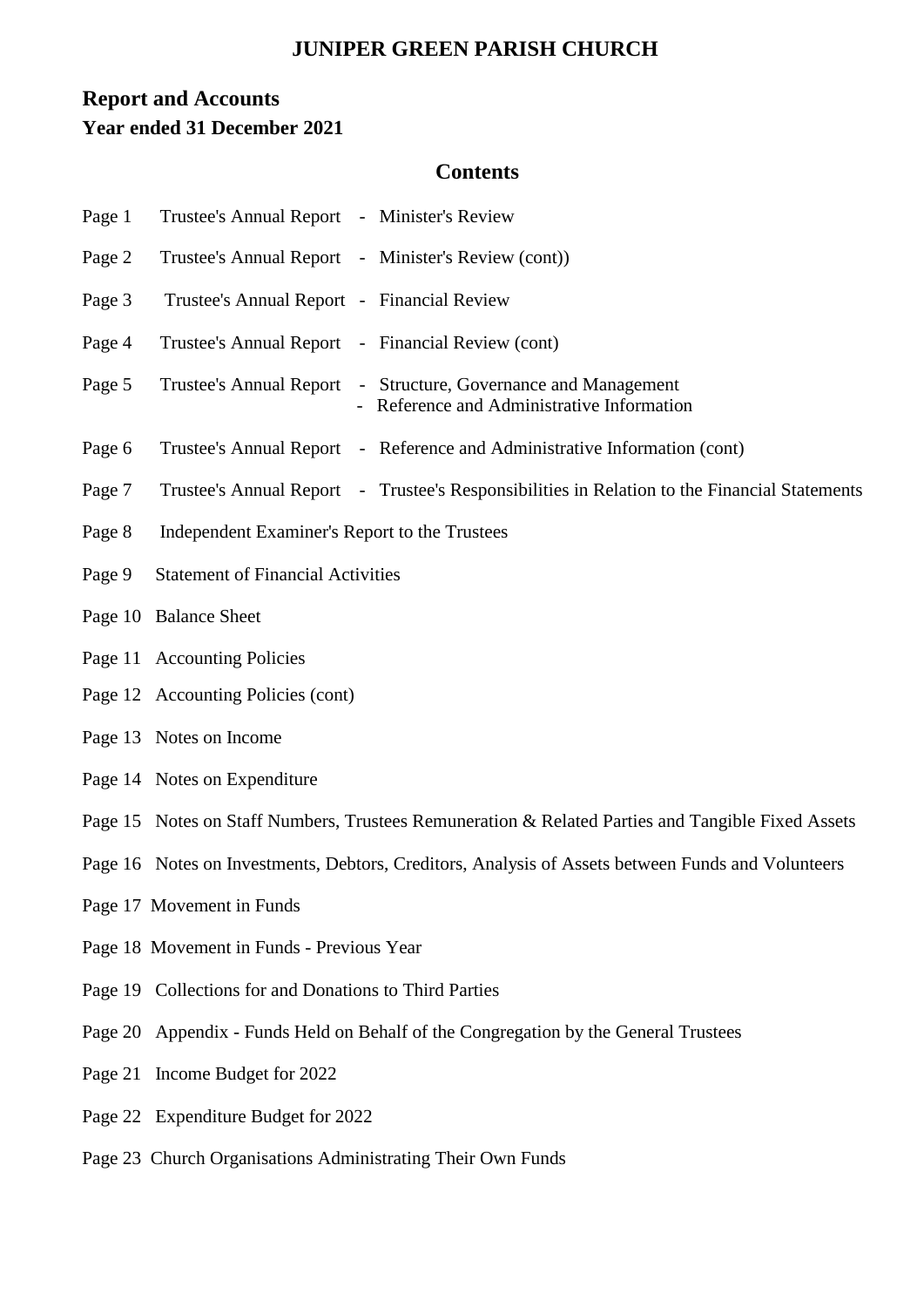# **Trustees' Annual Report**

# **Year ended 31 December 2021**

The Trustees present their Annual Report and Financial Statements of the charity for the year to 31st December 2021. The financial statements have been prepared in accordance with the accounting policies set out in note 1 to the accounts and comply with the General Assembly Regulations for Congregational Finance, the Charities and Trustee Investment (Scotland) Act 2005, the Charities Accounts (Scotland) Regulations 2006 (as amended) and Accounting and Reporting by Charities: Statement of Recommended Practice applicable to charities preparing their accounts in accordance with the Financial Reporting Standard applicable in the UK and Republic of Ireland published on 16 July 2014.

#### **Objectives and Activities**

The Church of Scotland is Trinitarian in doctrine, Reformed in tradition and Presbyterian in polity. It exists to glorify God and to work for the advancement of Christ's Kingdom throughout the world. As a national Church, it acknowledges a distinctive call and duty to bring the ordinances of religion to the people in every parish of Scotland through a territorial ministry. It co-operates with other Churches in various ecumenical bodies in Scotland and beyond. The Mission Statement of Juniper Green Parish Church is *"Building Christ's Church in the Community."* To this end we have identified 5 Core Tasks: Worship, Mission, Nurture, Prayer and Service and under each of these headings there has been a series of activities and events to fulfil these core tasks. However, since March 2020 many of these events and activities have not happened because of Covid. We remain committed to these priorities and whatever we are able to do online, we continue to do, but uncertainty remains over the pattern that will emerge after the Covid restrictions are lifted.

**Worship:** our Sunday services have been a mixture of Zoom services and in-person services in the building.

**Mission:** we continue to produce a Church newsletter and maintain the refreshed Church website and our Facebook page.

**Nurture:** our Bible Study meets on Zoom, allowing those who come to develop their understanding of the Bible, ask questions, and grow in their faith. Daily Bible study notes remain available.

**Prayer:** we maintain our e-mail prayer group and the Prayer Team continues to produce a monthly prayer focus which is largely distributed by e-mail.

**Service:** the Open Door Café has been meeting as described below. We have tried to keep in touch with our members by e-mail, phone calls and letters, with a varying degree of success. Our volunteer teams have taken up their Care-Van work again in partnership with Bethany Trust and Edinburgh City mission and we continue to donate to Fresh Start and work with the Salvation Army as circumstances allow. Our overseas partnership with the Cambodian Hope Organisation continues in a quiet way.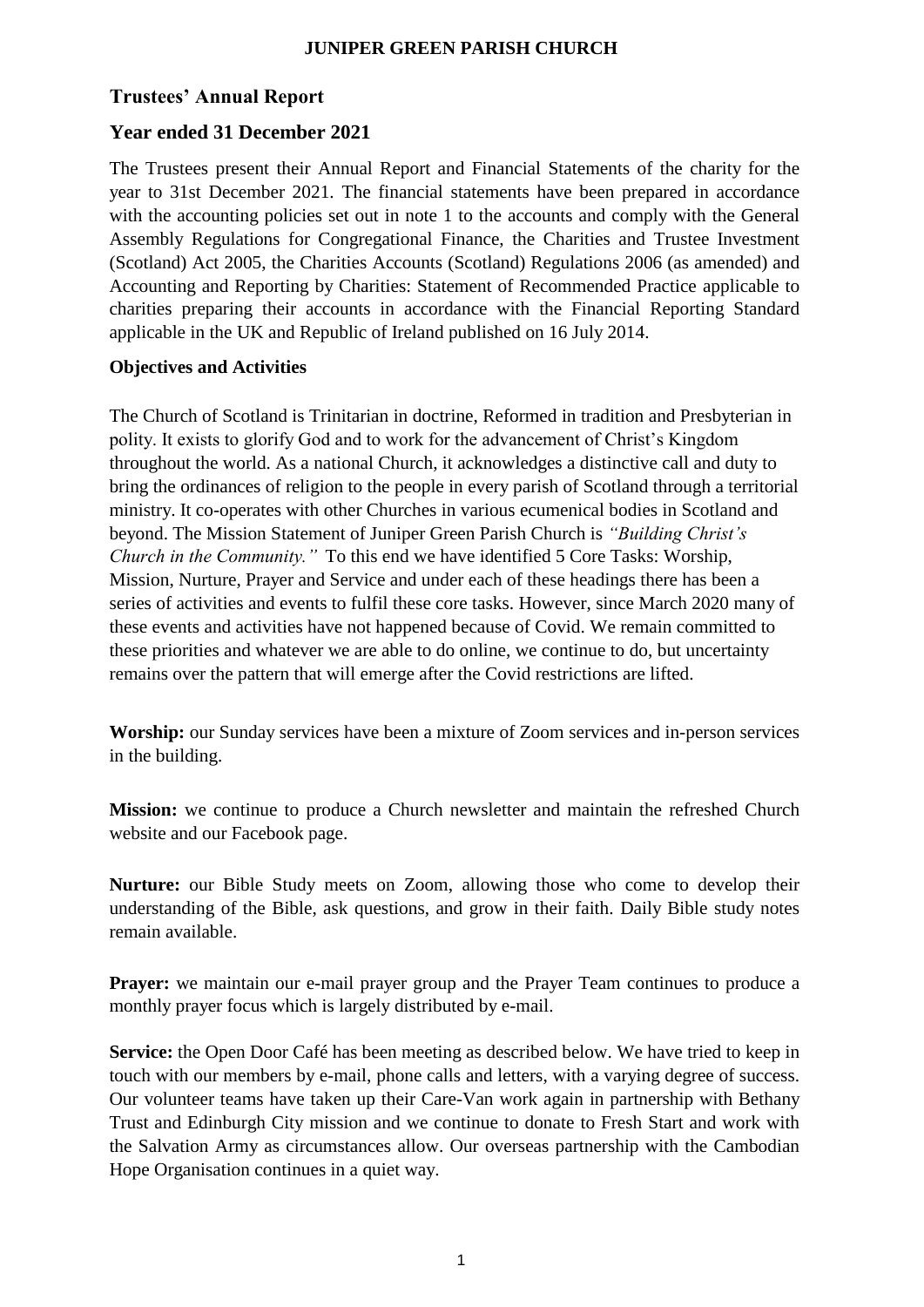# **Trustees' Annual Report Year ended 31 December 2021**

#### **Achievements and Performance**

2021 has been a year full of uncertainties for the Church at large and for the congregation of Juniper Green. The year began with a fresh lockdown, and we continued to hold services on Zoom. That pattern continued well into the year. The Kirk Session decided to hold 4 services in the building in June and then to take stock of the situation; it was decided to re-open the building for worship at the start of September and there was a service in the building on every Sunday until Christmas. These services were also available on Zoom, as we ran the two streams at the same time. Plans to hold a service in the building on Christmas Eve had to be abandoned because of the fresh surge in Covid cases and at the end of the year, all of our worship was once more on Zoom. We have had on average 50-60 people in the building for these services and there continued to be another 30 people taking part on Zoom. The Open Door Café, our parent and toddler group re-opened at the end of August and continues to meet with mitigations in place and provides an excellent space for those who come. We have held communion services, both online and in the building, as well as a Gift Service, gathering toys and presents for the Salvation Army at Christmas. The Guild of Friendship also met in December but plans for another meeting in January have also been scrapped. Church Wednesday, our Bible conversation and study group has met on Zoom and has added some new members. This has been a frustrating year, with hopes arising then being dashed again. We work on and 2022 will present fresh challenges. Finally, our Church membership roll now stands at 266.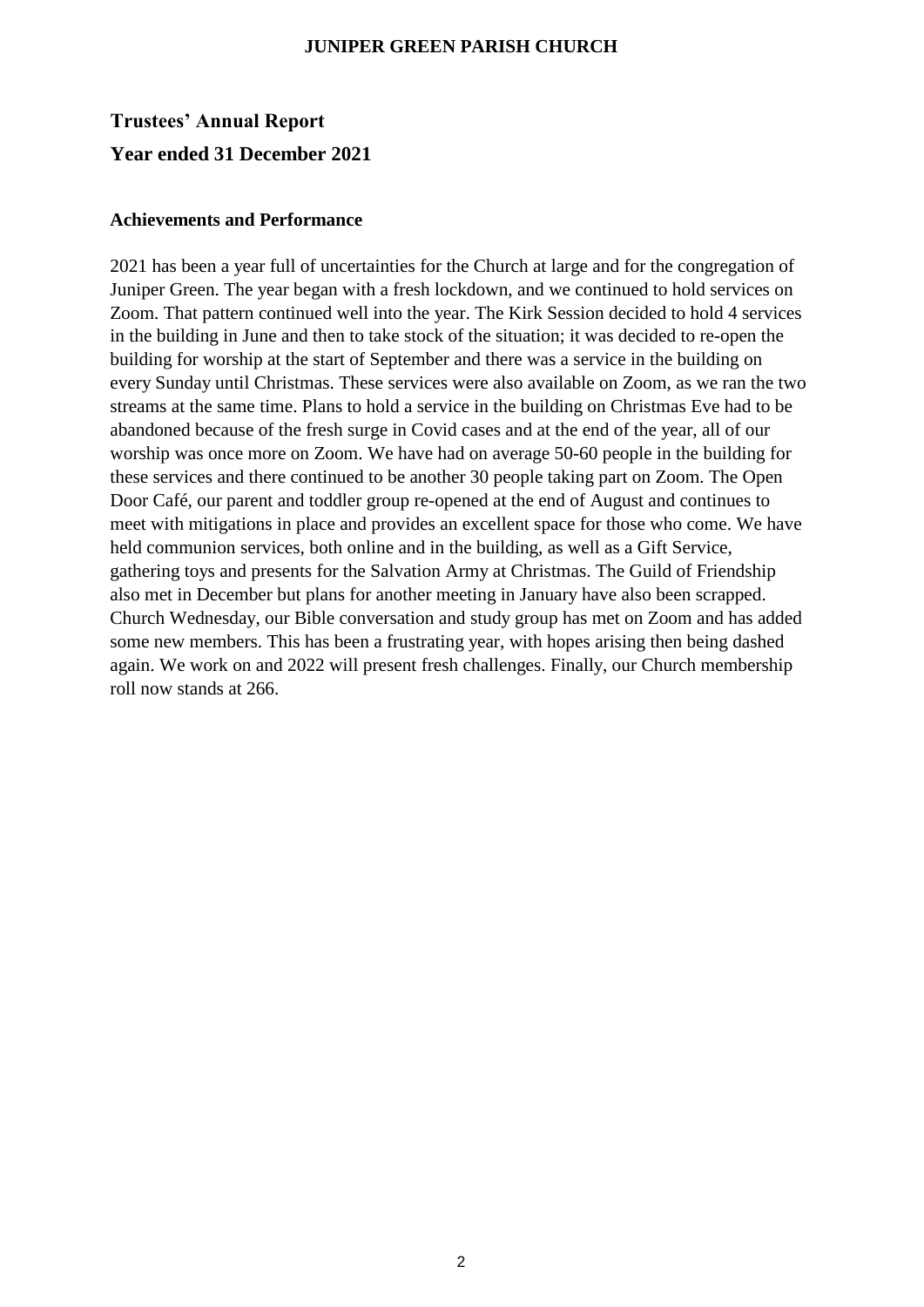**Trustees' Annual Report (cont) Year ended 31 December 2021 Financial Review**

#### **Summary**

Incoming Resources were £134,676 and Resources Expended were £134,415 resulting in a surplus of £261. The reason for this surplus during such a difficult year was because of the magnificent response to the Church of Scotland National Gift Day which raised the amount of £13,011 plus Gift Aid of £2,450. This was a wonderful response by the congregation to meet the estimated shortfall from Open Plate Offering and from the hire of our halls. In addition, we withdrew £16,975 from our Funds held by the General Trustees to pay for fabric maintenance which was necessary to meet the demands of the property Quinquennial Inspection by the Edinburgh Presbytery. There would have been a shortfall in the Accounts if we did not have these funds to fall back on. The cost of employing a Family Worker (£8,125) was drawn from the Ministerial Assistance Fund. The Church of Scotland Investors Trust increased by £4,460 to £54,760 which increased the total funds position to £88,026, an increase of £4,721 over last year.

#### **Incoming Resources**

Without the very generous giving for our Gift Day Appeal which raised a total of £15,461, there would have been a very serious shortfall in the Accounts. Without services in the Church for the most part of the year the Open Plate Offerings were reduced We also lost several standing orders which affected the Gift Aid income, although several people responded to the plea to increase their standing order by what they could afford. There was a small increase in hall rental as the situation changed regarding Covid Regulations but there was no fund raising and a small decrease in Wedding/Funeral income and decreases in hall rental (£12,492) and fund raising (£957) as the halls were unavailable. There was £16,975 withdrawn from our funds held by the General Trustees to pay for the replacement and repairs to the windows at the back of the halls, work which is still to be completed, and roof repairs. Finally, the income from investments and bank interest added £1,243, again a small decrease over last year of £199.

#### **Resources Expended**

The Ministries and Mission Allocation was less this year by £8,333 owing to the C of S amended policy. Presbytery Dues were likewise reduced. Given the result of the Gift Day, we increased our Donations by £800 to £3,000. Other Salary Costs were higher by £3,350 due to the Church Office Administrator being given additional responsibilities. Fabric costs were significantly higher due to the necessary work on the windows  $(E12,115)$  and work on the church roof (£4,860). These two amounts were paid from our funds held by the General Trustees. Heat and Light costs were lower due to less use of premises during winter months and some correction from last year. Other Building Costs were higher by £1,844 because cleaners worked longer hours. The Independent Examiners' Fee has been one year behind for several years and is now caught up by including the Fee for this year in Outstanding Creditors. Other items of expenditure were generally as forecast.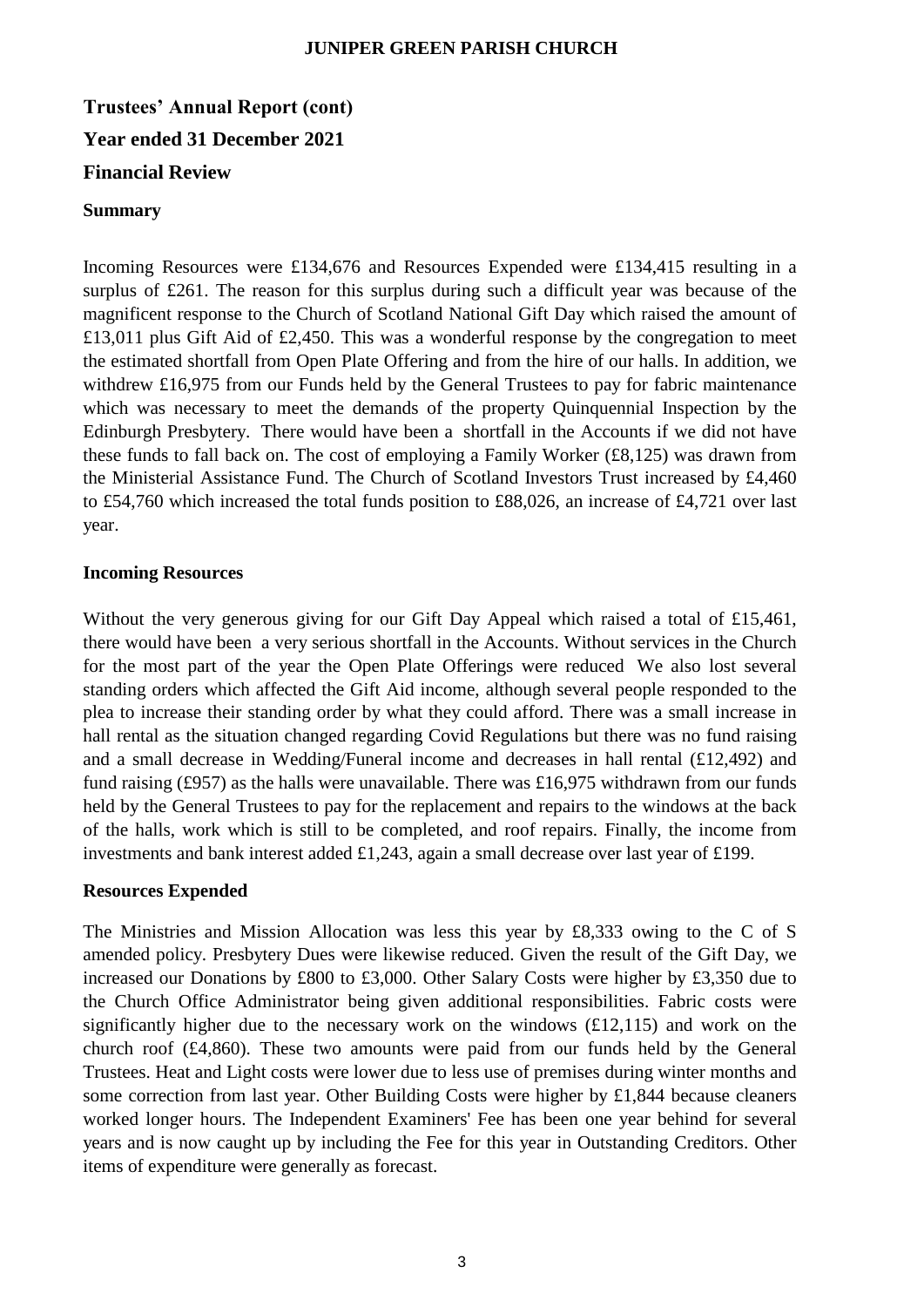# **Trustees' Annual Report (cont) Year ended 31 December 2021 Financial Review (cont) Movement in Funds**

Following interest applied, the Restricted Funds decreased this year by £762 to £17,582. This was due to the donations amounting to £1,560 for charities that we normally support by retiring collections. After interest, the Ministerial Fund decreased by £7,925 to £174 due to payment for the Family Worker. The decision was taken to transfer £8,000 from the General Fund to the Ministerial Fund to ensure that there were sufficient funds to retain the Family Worker for another year. The Fabric Fund decreased by £3,972 following the addition of interest, funds transferred from the General Trustees and the remaining funds from the *Shaping the Future* project (£4,779). The General Fund increased from £33,020 to £46,989 due to the income from Gift Day and increase in investments of £4,460 (decrease of £1,260 in 2020).

#### **Collections/Donations for Third Parties**

Covid-19 restricted the amount that we could collect from retiring offerings but we did manage to collect £350 for Try Praying, £300 for the Scottish Poppy Appeal and £210 for Christian Aid. We also raised £840 from donations received for the three Charities we support at Christmas. Third party donations were CHO (£1,000), and the annual overseas charities (£1,200). In addition we donated a further £1.200 to the Charities we would normally have Retiring collections and we increased the amount going to the three Christmas Charites by £360. In total therefore, collections and donations to Third Parties amounted to £5,460, (£6,620 in 2020). The difference is explained by the fact there was no collection from the Joint Valley Service this year. Of course, several other fund raising activities are conducted within the church family that are not recorded in the church accounts as the funds are not handled through the Church bank account.

#### **Risk Management**

The principal risks and uncertainties facing the congregation are:

A reduction in income: Reduction in Roll due to average age of congregation; those joining will tend to be elderly; people leaving the district; reduction of Gift Aid percentage rebate; and a reduction of outside agencies who hire the church halls.

An increase in expenditure: Ministry and Mission costs have been reduced, however, ongoing cost of maintaining premises to a high standard continues as do the high energy and council tax costs; and also payment to contractors if unable to find suitable volunteers from church members will cost more. The continuity of office bearers: It is difficult to find replacements for volunteers who carry out various jobs and, due to an ageing congregation, there is no succession policy in place.

The Trustees plan to manage some of these risks by promoting the use of Giving through setting up a bank standing order and inviting members to amend these orders on an annual basis. There are a number of members that do not contribute to the church funds and this should be brought to their attention. Every encouragement is also made to promote the Gift Aid method of giving.

#### **Reserves Policy**

It is the Trustees' policy to hold reserves of approx. six months expenditure within general and designated funds. At the year end, the Church held unrestricted funds of £70,444. These funds represent seven months of the estimated annual expenditure in 2022. In addition, the General Trustees are holding Capital and Revenue reserves of £57,937 and £14,853 respectively designated for fabric as shown in the Appendix and it is the policy to use these funds for any exceptional fabric expenditure over the coming years. The main project Shaping the Future has now drawn to a close and the remaining funds of £4,460 have been transferred to the Fabric Fund.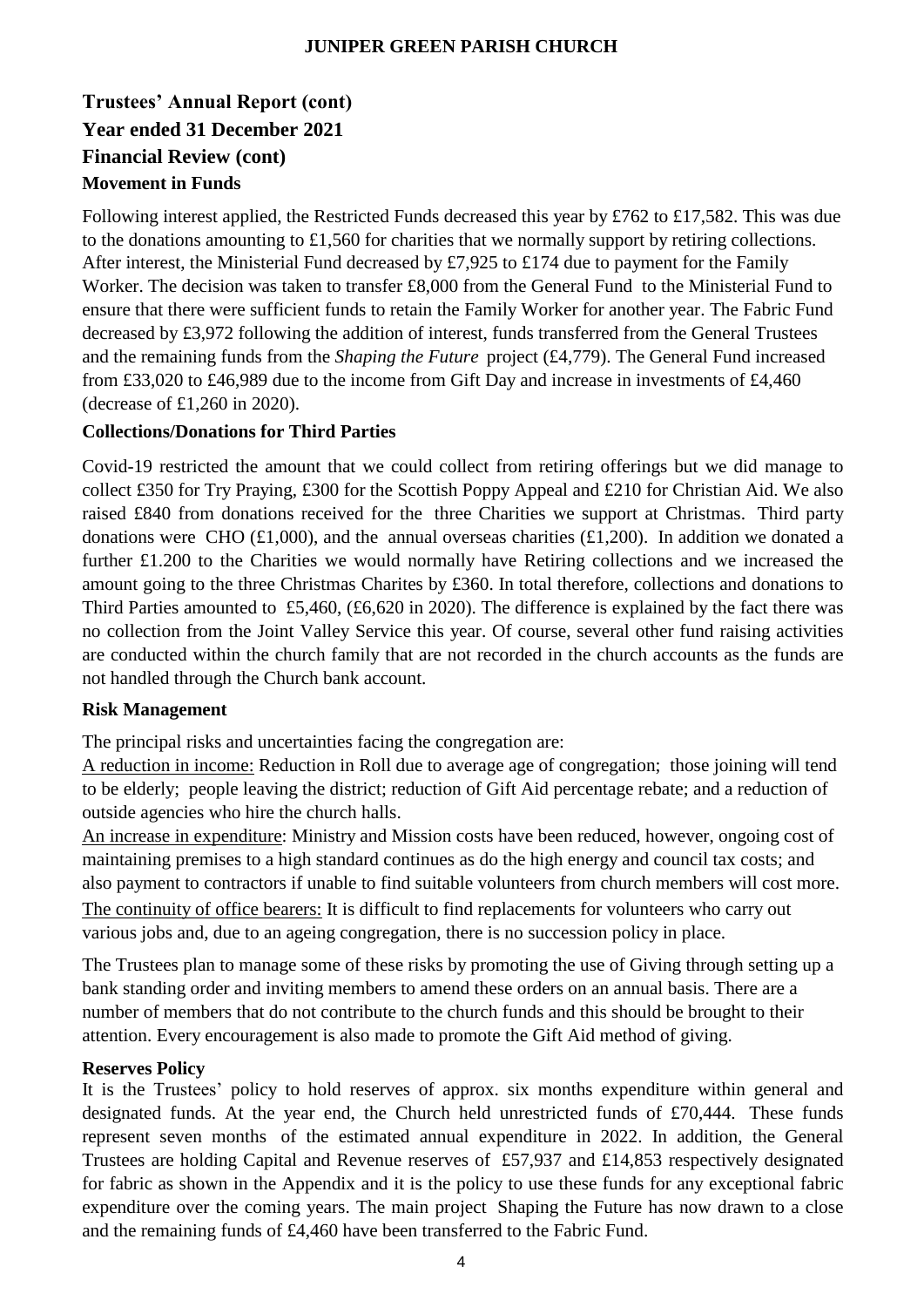# **Trustees' Annual Report (cont) Year ended 31 December 2021**

# **Structure, Governance and Management**

The congregation is a registered charity number SC005197 and is administered in accordance with the terms of the Deed of Constitution (Unitary Form) and is subject to the Acts of Regulations of the General Assembly of the Church of Scotland

Members of the Kirk Session are the charity Trustees. The Kirk Session members are the elders of the church and are chosen from those members of the church who are considered to have the appropriate gifts and skills. The minister, who is a member of the Kirk Session, is elected by the congregation and inducted by Presbytery .

The Kirk Session is chaired by the minister and meets eight times in a year. Certain responsibilities are delegated to the Finance Committee, the Property Committee and other Session Committees as appropriate.

# **Reference and Administrative Information**

# **Trustees**

# **Kirk Session Members**

| Aitken, Ian       | Elliot, Fiona       | Laing, Gordon     |
|-------------------|---------------------|-------------------|
| Aitken, Moira     | Elliot, Martin      | Merriman, Michael |
| Beevers, Cliff    | Gilmour, Ian        | Paulin, Sandra    |
| Berry, Karen      | Grieve, Christopher | Robertson, Alison |
| Boulogne, Tillie  | Grieve, Lesley      | Rhynas, Sarah     |
| Brown, Ann        | Grieve, Michael     | Sharp, John       |
| Buchanan, Douglas | Heathwood, Maureen  | Tonner, Nancy     |
| Campbell, Gordon  | Hunter, Yvonne      | Winney, Robin     |
| Dewar, Rev. James | Kinnear, Florence   |                   |
|                   |                     |                   |

# **Principal Office-bearers**

| Minister:                | Dewar, Rev. James                                       |
|--------------------------|---------------------------------------------------------|
| <b>Session Clerk:</b>    | Elliot, Martin                                          |
| <b>Church Treasurer:</b> | Buchanan, Douglas                                       |
| <b>Principal Office</b>  | 496b Lanark Road<br>Juniper Green<br>Edinburgh EH14 5DH |

**Charity Registration No:** SC005197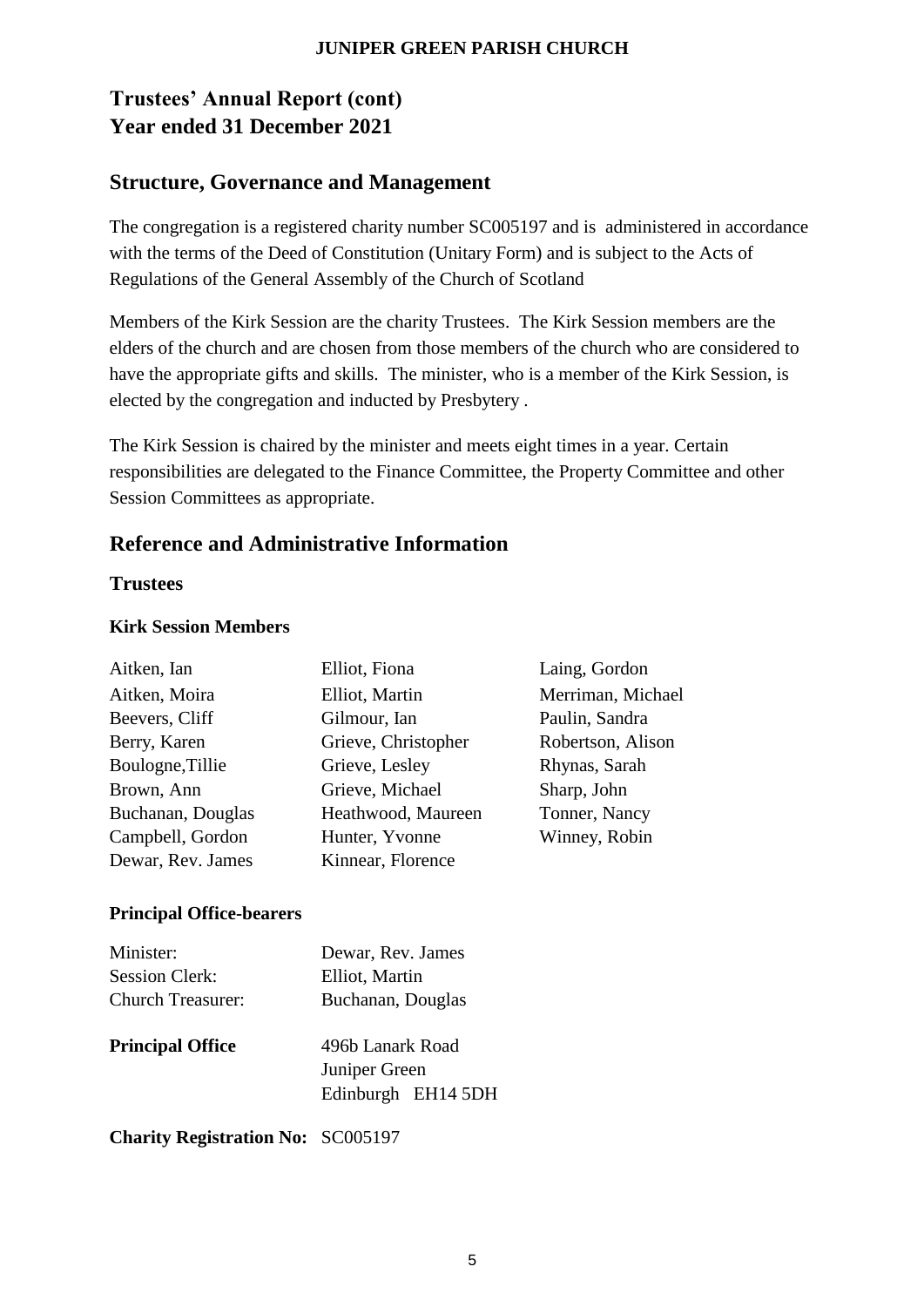# **Trustees' Annual Report (cont) Year ended 31 December 2021 Reference and Administrative Information (cont)**

#### **Minister's Contact Address**

The Manse 476 Lanark Road Juniper Green Edinburgh EH14 5BQ

## **Treasurer's Contact Address**

15 Baberton Crescent Juniper Green Edinburgh EH14 5BW

## **Independent Examiner**

Sarah Hollis CA Hollis Accounting Limited 3 Melville Street Edinburgh EH3 7HW

#### **Bankers**

The Royal Bank of Scotland 239 St. John's Road. Corstorphine Edinburgh EH12 7XA

Sort Code: 83-19-15 Account Nos: 00184681 (Income) 11006319 (Expenditure)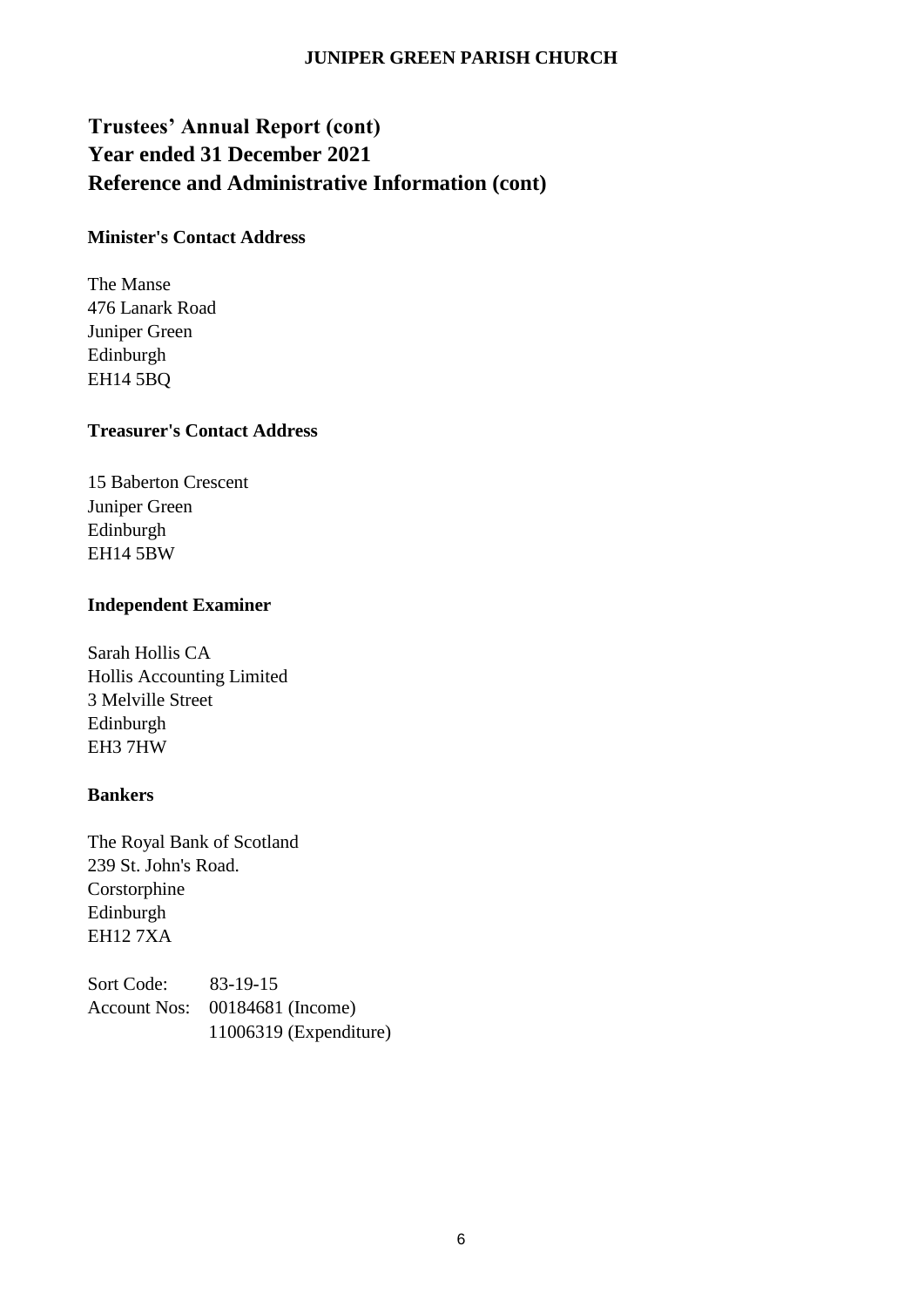# **Trustees' Annual Report (cont) Year ended 31 December 2021**

# **Trustees' Responsibilities in Relation to the Financial Statements**

The Trustees are responsible for preparing the Trustees' Annual Report and the financial statements in accordance with applicable law and United Kingdom Accounting Standards (United Kingdom Generally Accepted Accounting Practice).

The law applicable to charities in Scotland requires the Trustees to prepare financial statements for each financial year which give a true and fair view of the state of affairs of the charity and of the income resources and application of resources of the charity for that period. In preparing these financial statements, the Trustees are required to:

- select suitable accounting policies and then apply them consistently;
- observe the methods and principles in the Charities Statement of Recommended Practice;
- make judgements and estimates that are responsible and prudent;
- state whether applicable accounting standards have been followed, subject to any departures disclosed and explained in the financial statements; and
- prepare the financial statements on the going concern basis unless it is inappropriate to presume that the charity will continue in operation.

The Trustees are responsible for keeping proper accounting records which disclose with reasonable accuracy at any time the financial position of the charity and to enable them to ensure that the financial statements comply with the Charities and Trustee Investment (Scotland) Act 2005 and the Charities Accounts (Scotland) Regulations 2006 (as amended). They are also responsible for safeguarding the assets of the charity and hence for taking reasonable steps for the prevention and detection of fraud and other irregularities.

The Trustees are responsible for the maintenance and integrity of the charity and financial information on the congregation's website. Legislation in the United Kingdom governing the preparation and dissemination of the financial statements may differ from legislation in other jurisdictions

Approved by the Trustees and signed on their behalf,

M Ellist

*Martin Elliot* Session Clerk Date: 2nd February 2022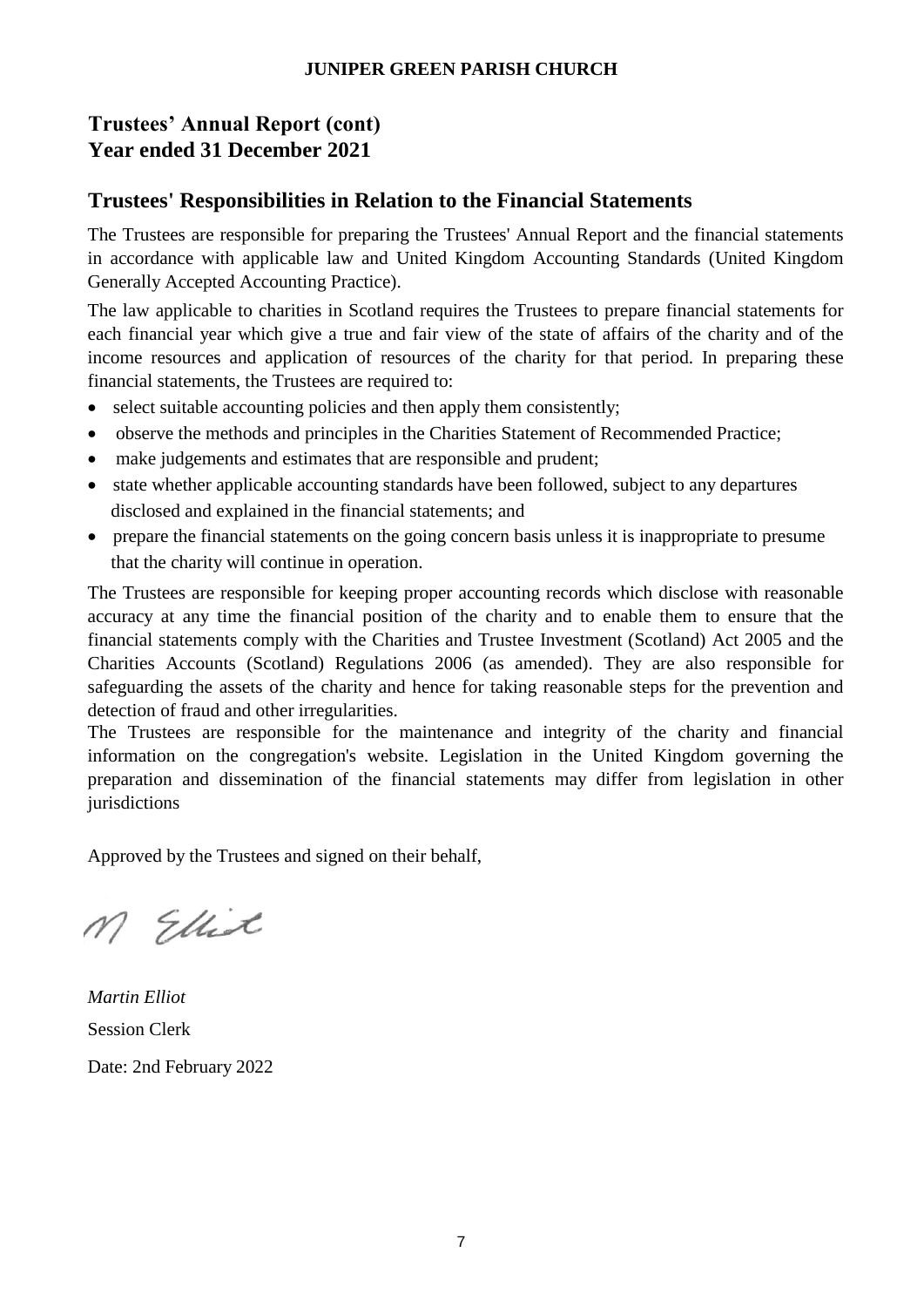# **Independent Examiner's Report to the Trustees of Edinburgh, Juniper Green Parish Church**

I report on the accounts of Edinburgh, Juniper Green Parish Church for the year ended 31st December 2021 which are set out on pages 8 to 18.

This report is made to the Trustees, as a body, in accordance with the terms of my engagement. My work has been undertaken to enable me to report my opinion as set out below and for no other purpose. To the fullest extent permitted by law, I do not accept or assume responsibility to anyone other than the Charity and the Trustees, as a body, for my work or for this report.

## **Respective responsibilities of Trustees and independent examiner**

The charity's Trustees are responsible for the preparation of the accounts in accordance with the terms of the Charities and Trustee Investment (Scotland) Act 2005 (the Act) and the Charities Accounts (Scotland) Regulations 2006 (as amended) (the Regulations). The charity's Trustees consider that the audit requirement of Regulation 10(1) (a) to (c) of the Regulations does not apply. It is my responsibility to examine the accounts as required under section 44(1) (c) of the Act and to state whether particular matters have come to my attention.

## **Basis of independent examiner's statement**

My examination is carried out in accordance with Regulation 11 of the Regulations. An examination includes a review of the accounting records kept by the charity and a comparison of the accounts presented with those records. It also includes consideration of any unusual items or disclosures in the accounts, and seeks explanations from the Trustees concerning any such matters. The procedures undertaken do not provide all the evidence that would be required in an audit, and consequently I do not express an audit opinion on the view given by the accounts.

#### **Independent examiner's statement**

In the course of my examination, no matter has come to my attention:-

- 1. which gives me reasonable cause to believe that in any material respect the requirements
	- to keep accounting records in accordance with Section  $44(1)(a)$  of the Act and Regulation 4 of the Regulations, and
	- to prepare accounts which accord with the accounting records and comply with Regulation 8 of the Regulations

have not been met; or

2. to which, in my opinion, attention should be drawn in order to enable a proper understanding of the accounts to be reached.

aral Hellis

Name: Sarah Hollis Professional Qualification: Chartered Accountant (ICAS) Address: Hollis Accounting Limited 3 Melville Crescent Edinburgh

Date: 9th February 2022

EH3 7HW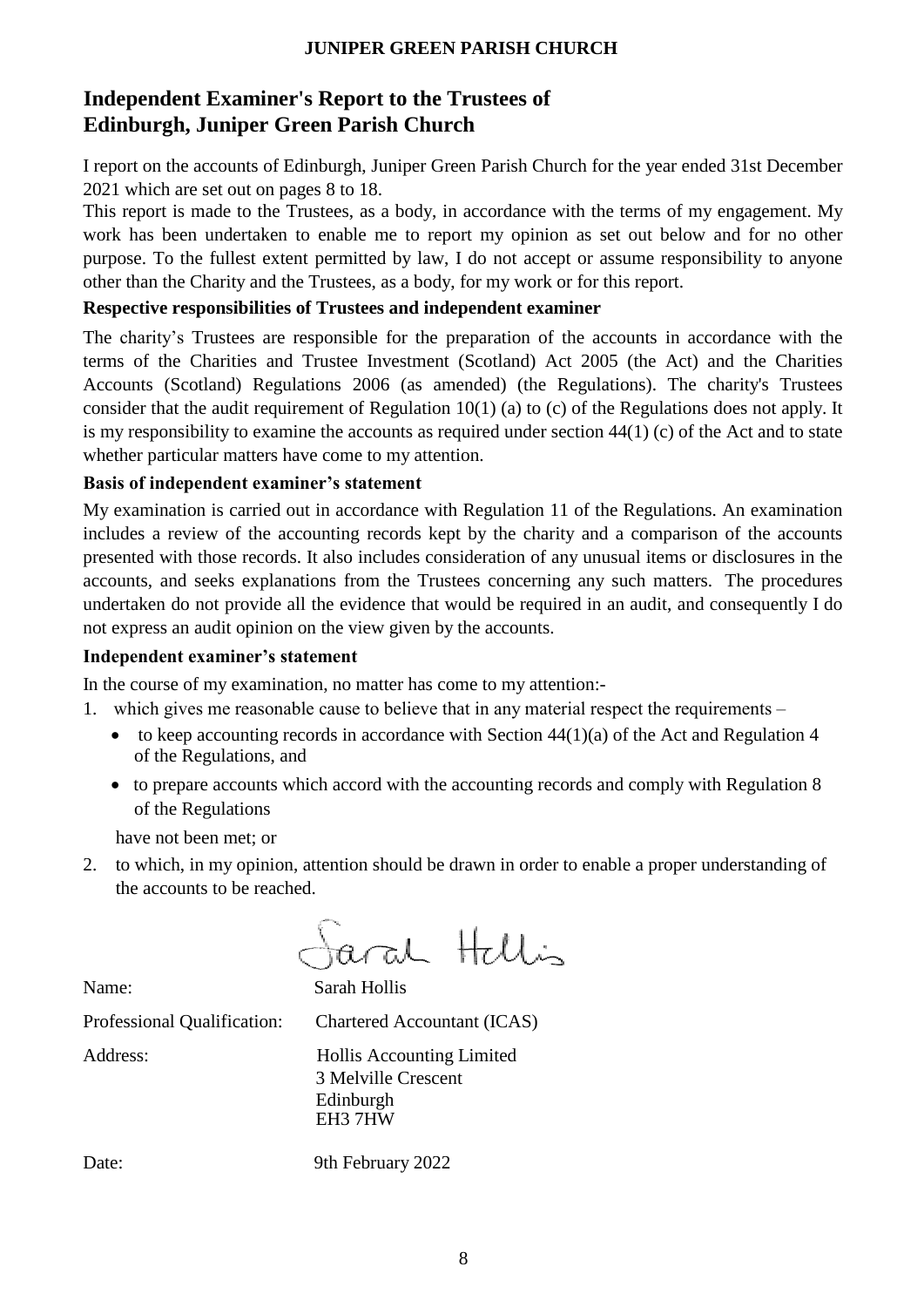## **Statement of Financial Activities**

#### **Year ended 31st December 2021**

|                                         |                | <b>Unrestricted</b>  | <b>Restricted</b>    | <b>TOTAL</b>        | <b>Unrestricted</b>  | <b>Restricted</b>    | <b>TOTAL</b>        |
|-----------------------------------------|----------------|----------------------|----------------------|---------------------|----------------------|----------------------|---------------------|
|                                         |                | <b>Funds</b><br>2021 | <b>Funds</b><br>2021 | <b>YEAR</b><br>2021 | <b>Funds</b><br>2020 | <b>Funds</b><br>2020 | <b>YEAR</b><br>2020 |
|                                         | <b>Note</b>    | £                    | £                    | £                   | £                    | £                    | £                   |
| <b>Income from</b>                      |                |                      |                      |                     |                      |                      |                     |
| Incoming resources from generated funds |                |                      |                      |                     |                      |                      |                     |
| Donations and Legacies                  |                | 93,363               |                      | 93,363              | 100,143              |                      | 100,143             |
| National Gift Day                       |                | 15,461               |                      | 15,461              |                      |                      |                     |
| <b>Charitable Activities</b>            | $\overline{2}$ | 750                  |                      | 750                 | 1,250                | $\boldsymbol{0}$     | 1,250               |
| <b>Other Trading Activities</b>         | 3              | 6,186                |                      | 6,186               | 4,072                |                      | 4,072               |
| Investments                             | 4              | 790                  | 453                  | 1,243               | 965                  | 477                  | 1,442               |
| Other - Organisations & Trustees        | 5              | 17,215               | 458                  | 17,673              | 8,535                | 562                  | 9,097               |
| <b>Total Income</b>                     |                | 133,765              | 911                  | 134,676             | 114,965              | 1,039                | 116,004             |
| <b>Expenditure on:</b>                  | 6              |                      |                      |                     |                      |                      |                     |
| <b>Raising Funds</b>                    |                | $\overline{0}$       |                      | $\theta$            | 66                   |                      | 66                  |
| <b>Charitable Activities</b>            |                | 132,744              | 1,671                | 134,415             | 119,208              | 2,977                | 122,185             |
| <b>Total Expenditure</b>                |                | 132,744              | 1,671                | 134,415             | 119,274              | 2,977                | 122,251             |
| Net income/expenditure before gains     |                |                      |                      |                     |                      |                      |                     |
| and losses on investments               |                | 1,021                | (760)                | 261                 | (4,309)              | (1,938)              | (6,247)             |
| Net gains (losses) on investments       |                | 4,460                |                      | 4,460               | (1,260)              |                      | (1,260)             |
| Net income/(expenditure)                |                | 5,481                | (760)                | 4,721               | (5,569)              | (1,938)              | (7,507)             |
| <b>Transfers between Funds</b>          |                | $\boldsymbol{0}$     |                      | 0                   | $\mathbf{0}$         | $\bf{0}$             | $\boldsymbol{0}$    |
| <b>Net Movement in Funds</b>            |                | 5,481                | (760)                | 4,721               | (5,569)              | (1,938)              | (7,507)             |
| <b>Total Funds Brought Forward</b>      |                | £64,961              | £18,344              | £83,305             | 70,530               | 20,282               | 90,812              |
| <b>Total Funds Carried Forward</b>      |                | £70,444              | £17,582              | £88,026             | £64,961              | £18,344              | £83,305             |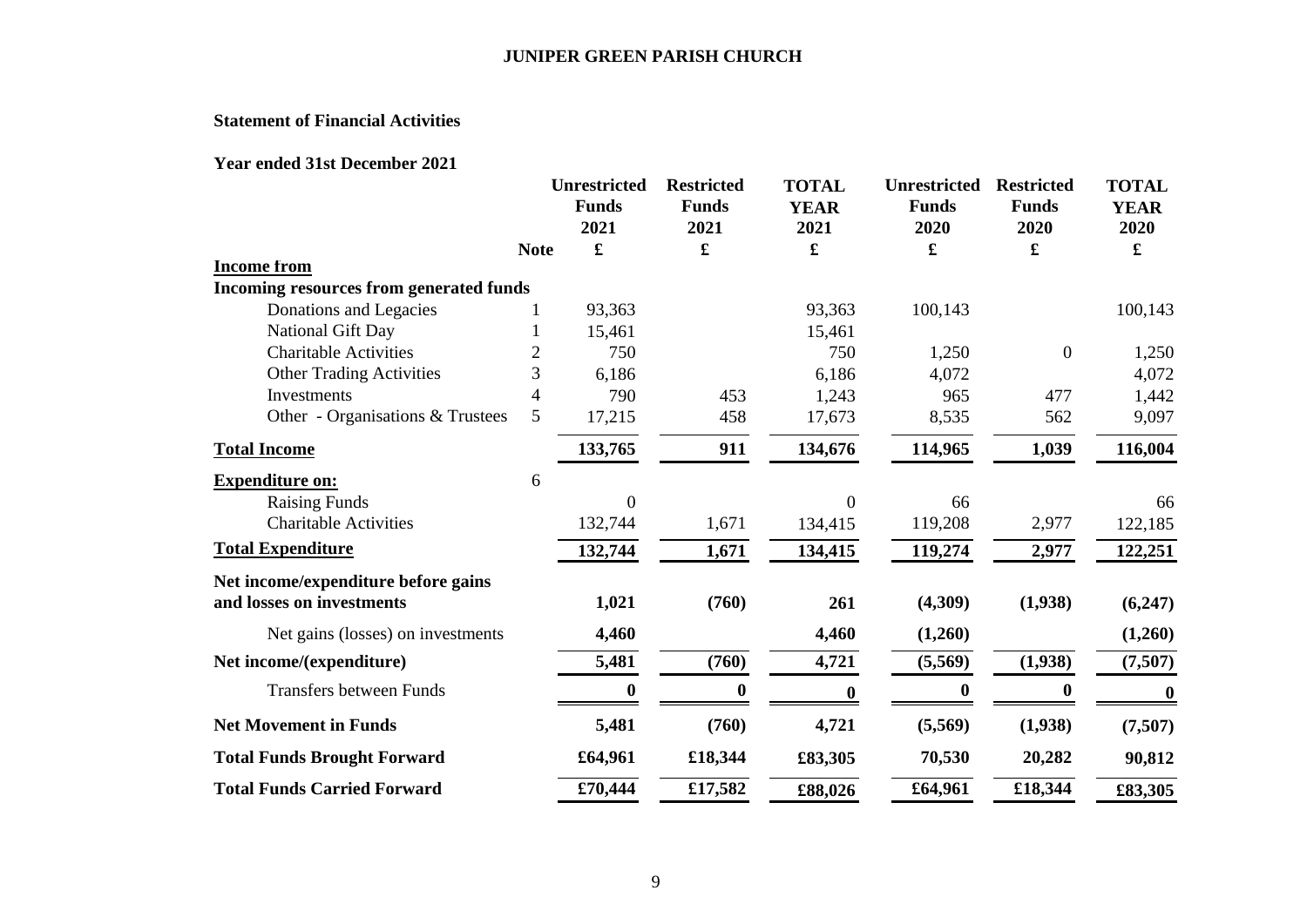#### **Balance Sheet**

| At 31 December 2021                                                                                                      |             | 2021                      | 2021                 | 2020                      | 2020                      |
|--------------------------------------------------------------------------------------------------------------------------|-------------|---------------------------|----------------------|---------------------------|---------------------------|
|                                                                                                                          | <b>Note</b> | $\mathbf f$               | $\pmb{\mathfrak{L}}$ | $\pmb{\mathfrak{L}}$      | $\pmb{\pmb{\pmb{\cdot}}}$ |
| <b>Fixed Assets</b><br><b>Tangible Fixed Assets</b><br>Investments<br><b>Total Fixed Assets</b>                          | 9<br>10     | 54,760<br>54,760          | 54,760<br>54,760     | 50,300<br>50,300          | 50,300<br>50,300          |
| <b>Current Assets</b><br>Debtors<br><b>Bank</b> and Cash<br><b>Total Current Assets</b>                                  | 11          | 1,545<br>44,589<br>46,134 |                      | 5,061<br>29,294<br>34,355 |                           |
| <b>Liabilities</b><br>Creditors due within one year<br>Payments in advance                                               | 12          | 12,868<br>12,868          | 33,266               | 1,350<br>1,350            | 33,005                    |
| <b>Net Assets</b>                                                                                                        |             |                           | £88,026              |                           | £83,305                   |
| The Funds of Juniper Green<br><b>Parish Church</b><br><b>Restricted Income Funds</b><br><b>Unrestricted Income Funds</b> |             | 17,582<br>70,444          |                      | 18,344<br>64,961          |                           |
| <b>Total Charity Funds</b>                                                                                               | 15          |                           | £88,026              |                           | £83,305                   |

The Accounts were approved by the Kirk Session on 2nd February 2022

For and on behalf of the Kirk Session.

M Ellist

*Martin Elliot* Session Clerk

Suchanan.

*Douglas Buchanan* Treasurer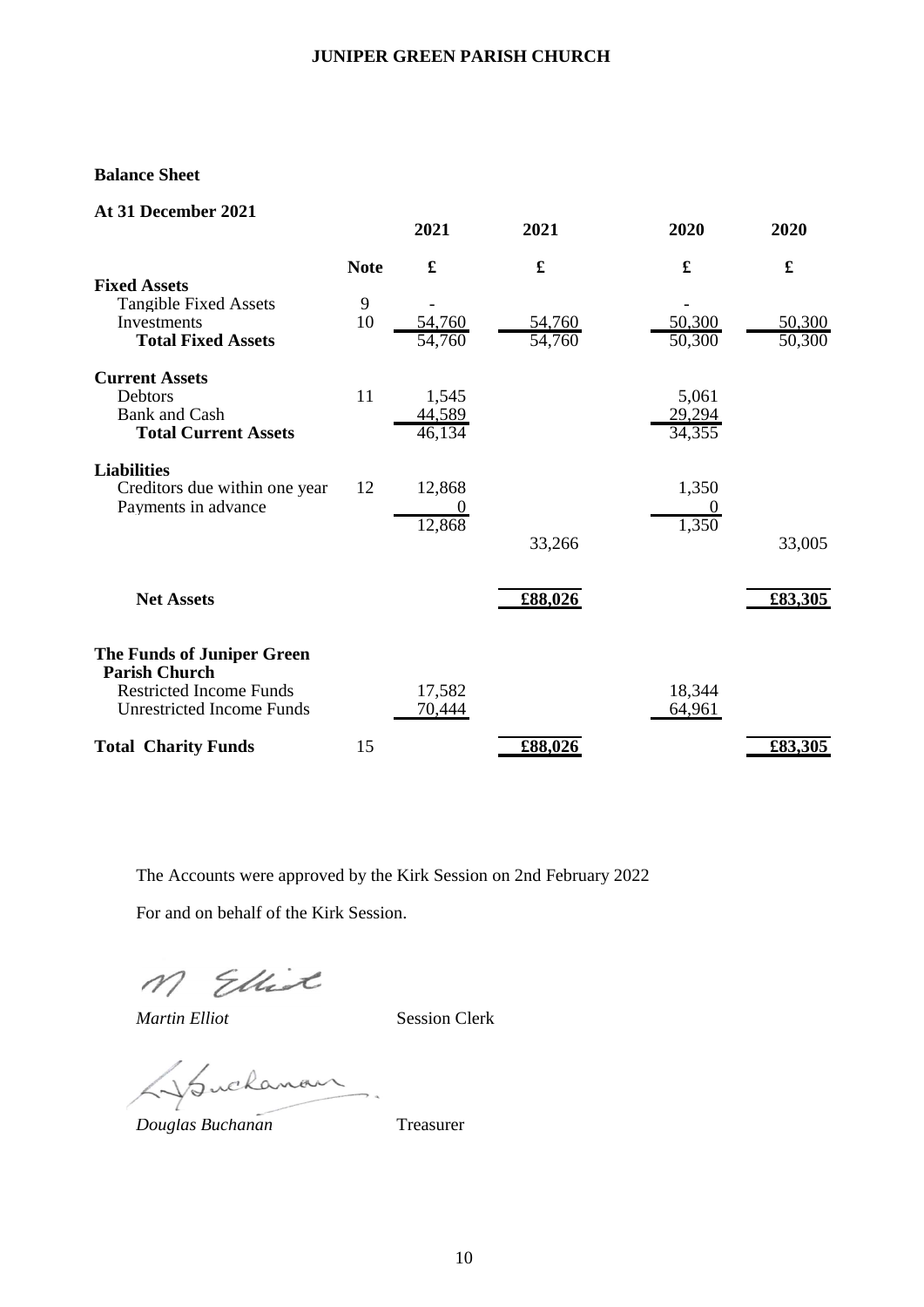#### **Year ended 31st December 2021**

#### **Accounting Policies**

The principal accounting policies, which have been applied consistently in the current and preceding year in dealing with items which are considered material to the accounts, are set out below.

#### **Basis of preparation**

The financial statements have been prepared in accordance with Accounting and Reporting by Charities: Statement of Recommended Practice applicable to charities preparing their own accounts in accordance the Financial Reporting Standards applicable in the UK and Republic of Ireland (FRS102) issued on 16 July 2014 and the Financial Reporting Standard applicable in the UK and Republic of Ireland (FRS102), the Charities and Trustee Investment (Scotland) Act 2005, and the Charities Accounts (Scotland) Regulations 2006 (as amended).

## **Fund Accounting**

Funds are classified as either restricted funds or unrestricted funds, defined as follows:

Restricted funds are funds subject to specific requirements as to their use which may be declared by the donor or with their authority or created through legal processes, but still within the wider objects of the charity.

Unrestricted funds are expendable at the discretion of the trustees in furtherance of the objects of the charity. If parts of the unrestricted funds are earmarked at the discretion of the trustees for a particular purpose, they are designated as a separate fund. This designation has an administrative purpose only and does not legally restrict the trustees' discretion to apply the fund.

#### **Incoming resources**

Income is recognised when the charity has entitlement to the funds, any performance conditions attached to the item(s) of income have been met, it is probable that the income will be received and the amount can be measured reliably.

## **Donated Services and Facilities**

Donated professional services and donated facilities are recognised as income when the charity has control over the item, any conditions associated with the donated item have been met, the receipt of economic benefit from the use by the charity of the item is probable and that economic benefit can be measured reliably. In accordance with the Charity SORP (FRS102) the general volunteer time of congregation members is not recognised.

On receipt, donated professional services and donated facilities are recognised on the basis of the value of the gift to the charity which is the amount the charity would have been willing to pay to obtain services or facilities of equivalent economic benefit on the open market; a corresponding amount is then recognised as expenditure in the period of receipt

## **Interest Receivable**

Interest on funds held on deposit is included when receivable and the amount can be measured reliably by the charity; this is normally upon notification of the interest paid or payable by the Bank.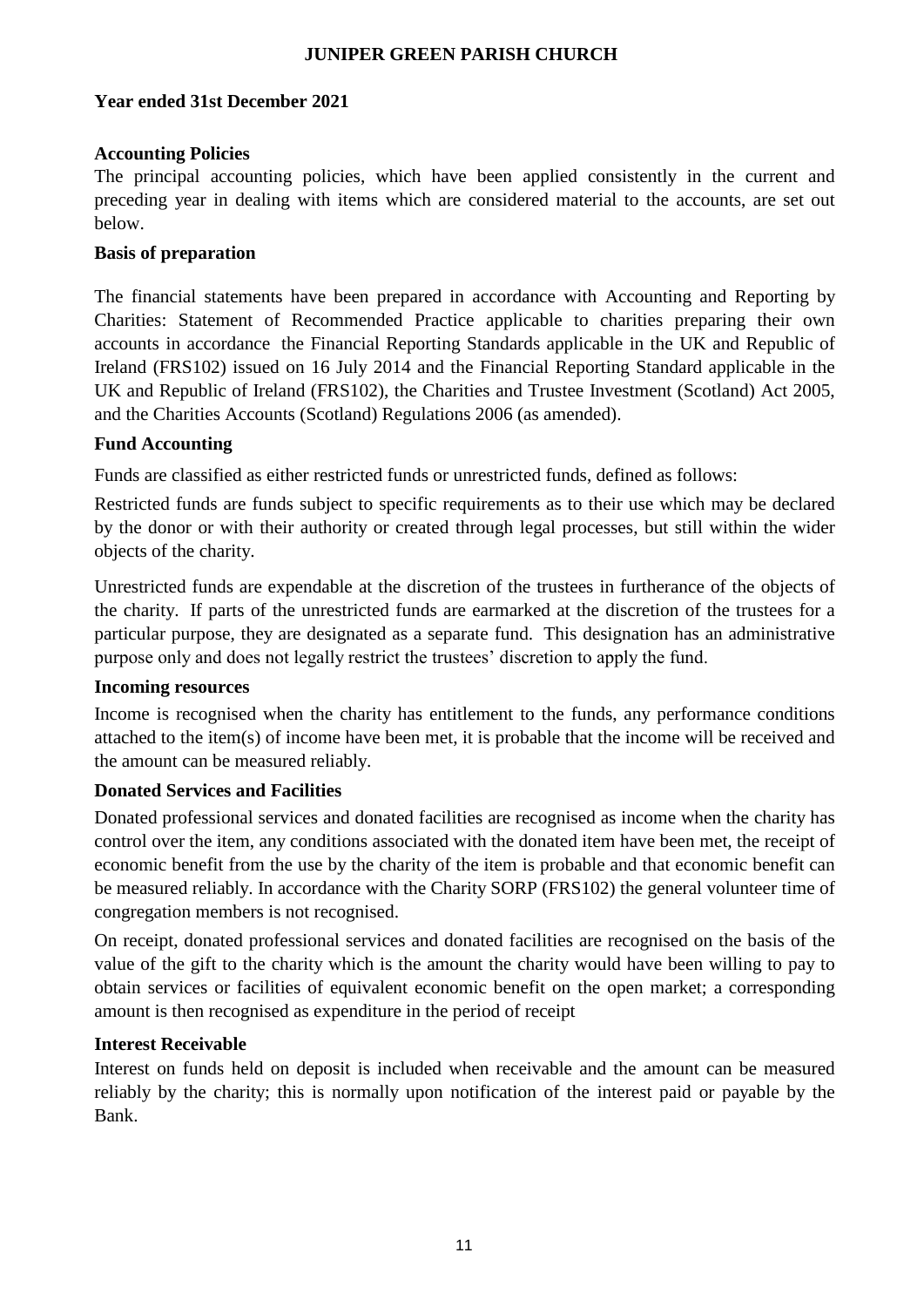#### **Year ended 31st December 2021**

#### **Accounting Policies (cont)**

#### **Fixed Assets**

The charity has the right to occupy and use for its charitable objects certain tangible fixed assets, including the Church, halls and manse vested in the Church of Scotland General Trustees. No consideration is payable for the use of these assets. Expenditure incurred on the repair and maintenance of these assets is charged as resources expended in the Statement of Financial Activities in the period in which the liability arises. All tangible fixed assets costing in excess of £10,000 having a value to the charity greater than one year, other than those acquired for specific purposes, are capitalised. Depreciation is provided on a straight-line basis to write off the cost or initial value, less residual value, of tangible fixed assets over their estimated useful lives: Fixtures, fittings and office equipment: 5 years.

#### **Investments**

Fixed asset investments are stated at market value at the balance sheet date. Unrealised gains and losses represent the difference between the market value at the beginning and end of the financial year or, if purchased in the year, the difference between cost and market value at the end of the year. Realised gains and losses represent the difference between the proceeds on disposal and the market value at the start of the year or cost if purchased in the year. Any gain or loss on investments is allocated in full to the General Fund.

#### **Taxation**

Edinburgh, Juniper Green Parish Church is recognised as a charity for the purposes of applicable taxation legislation and is therefore not subject to taxation on its charitable activities. The charity is not registered for VAT and resources expended therefore include irrecoverable input VAT.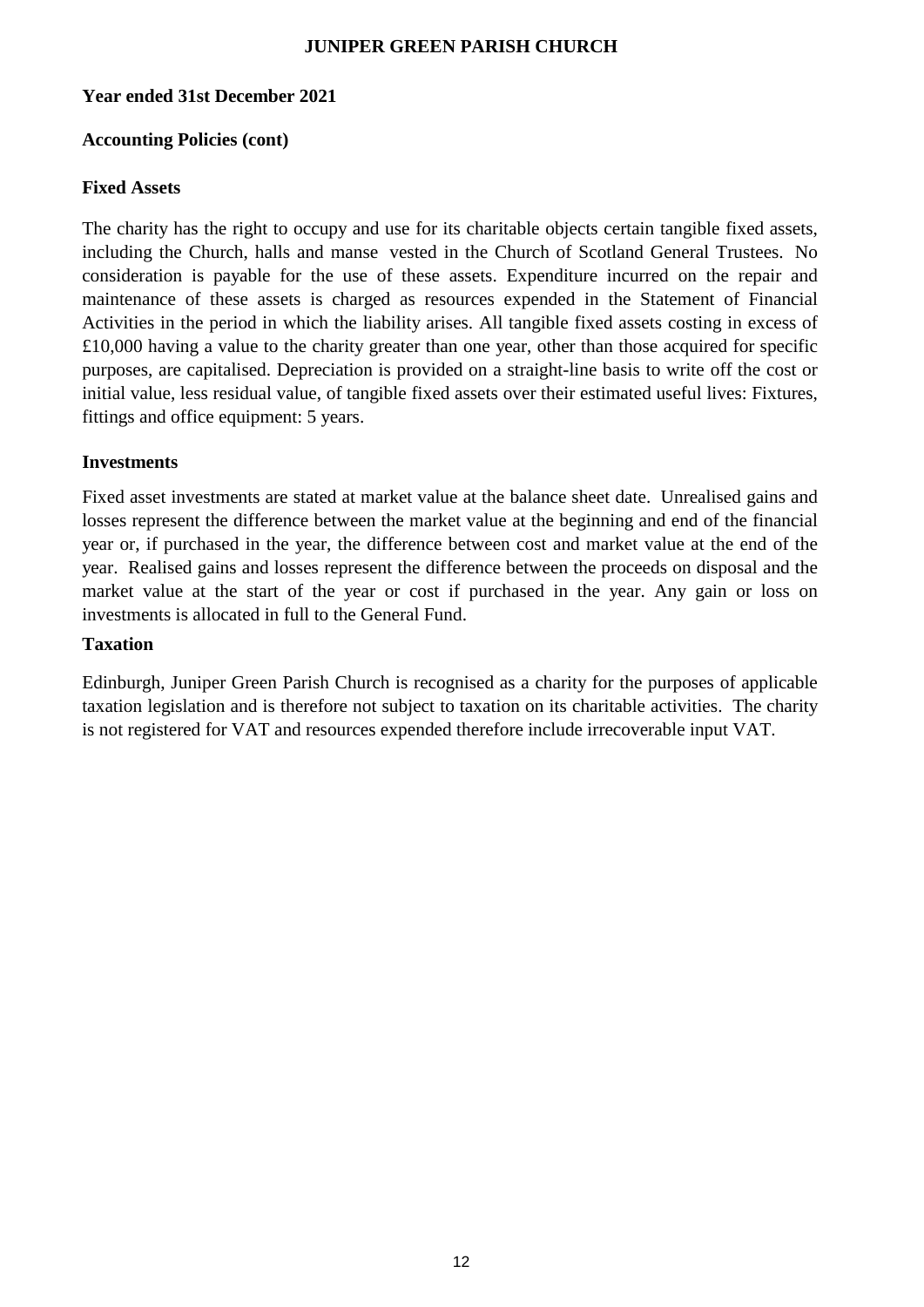#### **Notes forming part of the financial statements for the year ended 31st December 2021**

|   |                                       | <b>Unrestricted</b><br><b>Funds</b><br>2021<br>£ | <b>Restricted</b><br><b>Funds</b><br>2021<br>$\mathbf f$ | <b>TOTAL</b><br>2021<br>$\mathbf f$ | <b>Unrestricted</b><br><b>Funds</b><br>2020<br>$\pmb{\mathfrak{L}}$ | <b>Restricted</b><br><b>Funds</b><br>2020<br>£ | <b>TOTAL</b><br>2020<br>$\mathbf f$ |
|---|---------------------------------------|--------------------------------------------------|----------------------------------------------------------|-------------------------------------|---------------------------------------------------------------------|------------------------------------------------|-------------------------------------|
|   | <b>1 Donations and Legacies</b>       |                                                  |                                                          |                                     |                                                                     |                                                |                                     |
|   | Offerings                             | 74,891                                           |                                                          | 74,891                              | 73,872                                                              |                                                | 73,872                              |
|   | Tax Recovered on Gift Aid             | 18,472                                           |                                                          | 18,472                              | 18,271                                                              |                                                | 18,271                              |
|   | Shaping the Future -                  |                                                  |                                                          |                                     |                                                                     |                                                |                                     |
|   | <b>Grants from Charitable Trusts</b>  | $\theta$                                         |                                                          | $\theta$                            | 8,000                                                               |                                                | 8,000                               |
|   | Donations from Gift Day               | 13,011                                           |                                                          | 13,011                              |                                                                     |                                                | 0                                   |
|   | Tax Recovered on Gift Day             | 2,450                                            |                                                          | 2,450                               |                                                                     |                                                | $\Omega$                            |
|   |                                       | $\theta$                                         |                                                          | 0                                   |                                                                     |                                                | 0                                   |
|   |                                       | $\mathbf{\Omega}$                                |                                                          |                                     |                                                                     |                                                | $\Omega$                            |
|   | Other - Church Organisations          | 240                                              | 458                                                      | 698                                 | 1,000                                                               | 562                                            | 1,562                               |
|   |                                       | 109,064                                          | 458                                                      | 109,522                             | 101,143                                                             | 562                                            | 101,705                             |
|   | 2 Income from Charitable Activities   |                                                  |                                                          |                                     |                                                                     |                                                |                                     |
|   | <b>Weddings and Funerals</b>          | 750                                              |                                                          | 750                                 | 1,100                                                               |                                                | 1,100                               |
|   | <b>Christian Action</b>               | 0                                                |                                                          | $\Omega$                            | $\theta$                                                            |                                                | $\Omega$                            |
|   | Fund Raising - Balerno Music F        |                                                  |                                                          | 0                                   | $\theta$                                                            |                                                | $\Omega$                            |
|   | - Christmas Fayre                     |                                                  |                                                          |                                     | $\theta$                                                            |                                                | $\Omega$                            |
|   | - Sale of Chairs                      | $\overline{0}$                                   |                                                          |                                     | 150                                                                 |                                                | 150                                 |
|   |                                       | 750                                              | 0                                                        | 750                                 | 1,250                                                               | 0                                              | 1,250                               |
|   | 3 Income from Other Trading           |                                                  |                                                          |                                     |                                                                     |                                                |                                     |
|   | <b>Halls Rent Received</b>            | 6,186                                            | 0                                                        | 6,186                               | 4,072                                                               | $\bf{0}$                                       | 4,072                               |
|   | <b>4 Investment Income</b>            |                                                  |                                                          |                                     |                                                                     |                                                |                                     |
|   | <b>Investment Interest</b>            | 788                                              | 452                                                      | 1,240                               | 939                                                                 | 464                                            | 1,403                               |
|   | <b>Bank Interest</b>                  | $\overline{2}$                                   |                                                          |                                     | 26                                                                  | 13                                             | 39                                  |
|   |                                       | 790                                              | 453                                                      | 1,243                               | 965                                                                 | 477                                            | 1,442                               |
| 5 | <b>Other Income</b>                   |                                                  |                                                          |                                     |                                                                     |                                                |                                     |
|   | <b>Receipts from General Trustees</b> | 16,975                                           | $\bf{0}$                                                 | 16,975                              | 7,535                                                               | $\mathbf{0}$                                   | 7,535                               |
|   | <b>Total Incoming Resources</b>       | £133,765                                         | £911                                                     | £134,676                            | £114,965                                                            | £1,039                                         | £116,004                            |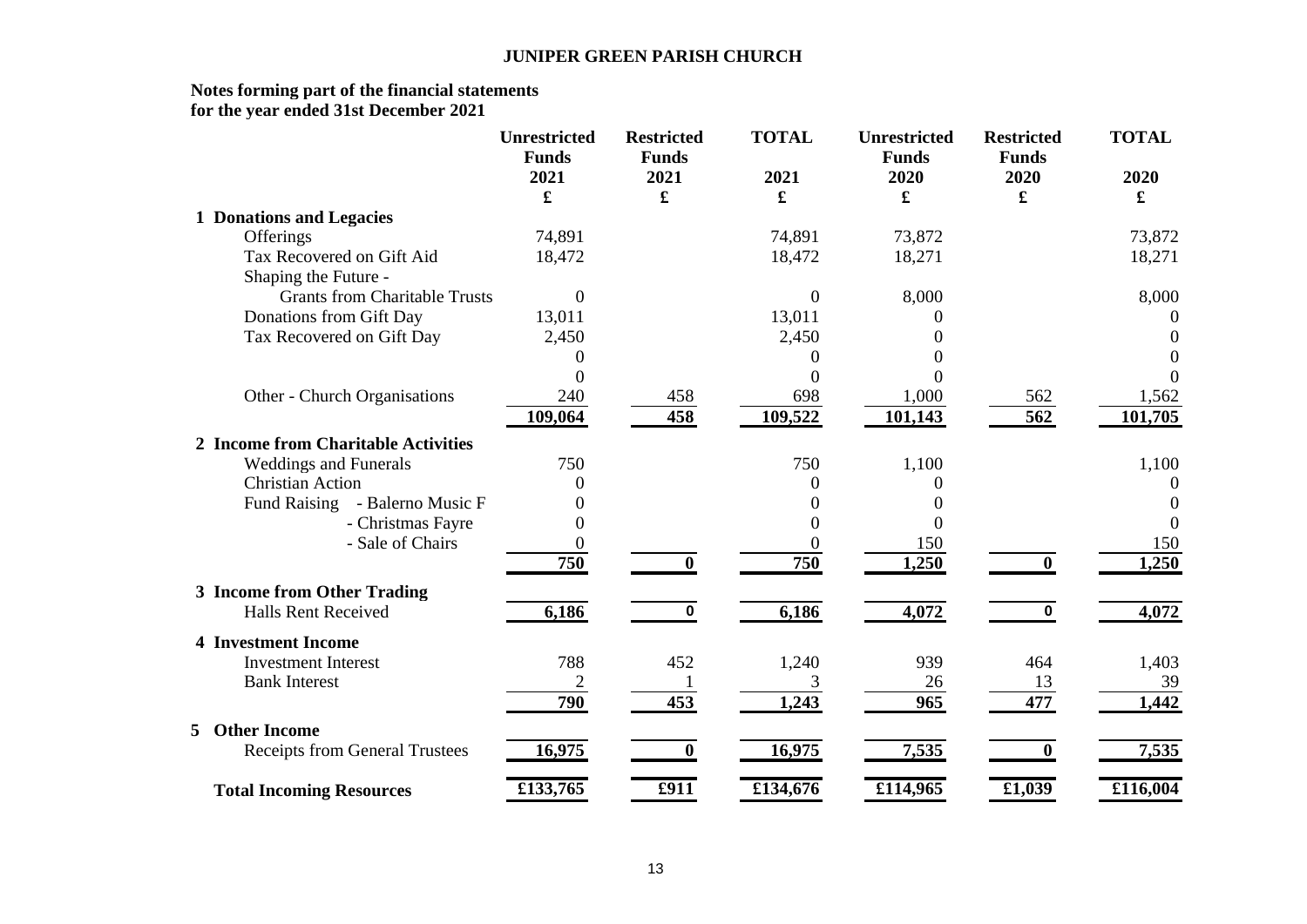#### **Notes forming part of the financial statements for the year ended 31st December 2021**

|                                             | <b>Unrestricted</b><br><b>Funds</b><br>2021<br>£ | <b>Restricted</b><br><b>Funds</b><br>2021<br>£ | <b>TOTAL</b><br><b>Funds</b><br>2021<br>£ | <b>Unrestricted</b><br><b>Funds</b><br>2020<br>£ | <b>Restricted</b><br><b>Funds</b><br>2020<br>£ | <b>TOTAL</b><br><b>Funds</b><br>2020<br>£ |
|---------------------------------------------|--------------------------------------------------|------------------------------------------------|-------------------------------------------|--------------------------------------------------|------------------------------------------------|-------------------------------------------|
| <b>6 Analysis of Resources Expended</b>     |                                                  |                                                |                                           |                                                  |                                                |                                           |
| <b>Costs of Generating Funds</b>            |                                                  |                                                |                                           |                                                  |                                                |                                           |
| <b>Offering Envelopes</b>                   | 0                                                |                                                | $\theta$                                  | 66                                               |                                                | 66                                        |
|                                             | 0                                                |                                                | $\mathbf{0}$                              | $\overline{66}$                                  |                                                | $\overline{66}$                           |
| <b>Charitable Activities</b>                |                                                  |                                                |                                           |                                                  |                                                |                                           |
| Ministries and Mission Allocation           | 54,623                                           |                                                | 54,623                                    | 62,958                                           |                                                | 62,958                                    |
| <b>Presbytery Dues</b>                      | 1,243                                            |                                                | 1,243                                     | 1,828                                            |                                                | 1,828                                     |
| Donations                                   | 2,200                                            |                                                | 2,200                                     | 2,000                                            |                                                | 2,000                                     |
| Minister's Expenses (Note 8)                | 2,488                                            |                                                | 2,488                                     | 1,962                                            |                                                | 1,962                                     |
| <b>Family Worker</b>                        | 8,125                                            |                                                | 8,125                                     | 7,886                                            |                                                | 7,886                                     |
| <b>Pulpit Supply</b>                        | 240                                              |                                                | 240                                       | 240                                              |                                                | 240                                       |
| <b>Other Salary Costs</b><br>(Note 7)       | 10,386                                           |                                                | 10,386                                    | 7,036                                            |                                                | 7,036                                     |
| Fabric Repairs & Maintenance (below)        | 26,127                                           |                                                | 26,127                                    | 9,493                                            |                                                | 9,493                                     |
| Heat and Light                              | 4,901                                            |                                                | 4,901                                     | 6,808                                            |                                                | 6,808                                     |
| Council Tax - Manse                         | 4,196                                            |                                                | 4,196                                     | 4,160                                            |                                                | 4,160                                     |
| <b>Water Rates</b>                          | $\Omega$                                         |                                                | $\Omega$                                  | $\Omega$                                         |                                                | $\Omega$                                  |
| Insurance                                   | 4,490                                            |                                                | 4,490                                     | 4,507                                            |                                                | 4,507                                     |
| <b>Other Building Costs</b>                 | 6,957                                            |                                                | 6,957                                     | 5,113                                            |                                                | 5,113                                     |
| <b>Church Office Expenses</b>               | 1,623                                            |                                                | 1,623                                     | 1,462                                            |                                                | 1,462                                     |
| Pianos & Music Licence                      | 946                                              |                                                | 946                                       | 922                                              |                                                | 922                                       |
| Governance                                  | 1,560                                            |                                                | 1,560                                     | 780                                              |                                                | 780                                       |
| <b>Other Expenses</b>                       | 2,639                                            | ,671                                           | 4,310                                     | 2,053                                            | 2,977                                          | 5,030                                     |
|                                             | 132,744                                          | .671                                           | 134,415                                   | 119,208                                          | 2,977                                          | 122,185                                   |
| <b>Total Resources Expended</b>             | £132,744                                         | £1,671                                         | £134,415                                  | £119,274                                         | £2,977                                         | £122,251                                  |
|                                             |                                                  | <b>Paid from</b>                               | <b>TOTAL</b>                              |                                                  | <b>Paid from</b>                               | <b>TOTAL</b>                              |
| <b>Analysis of Fabric Expenditure</b>       | 2021                                             | <b>General Trustees</b>                        | 2021                                      | 2020                                             | <b>General Trustees</b>                        | 2020                                      |
|                                             | £                                                | £                                              | £                                         | £                                                | £                                              | £                                         |
| <b>Church Sanctuary</b>                     | 3,142                                            | $-2430$                                        | 712                                       | 688                                              |                                                | 688                                       |
| Church Organ Maintenance                    | 692                                              |                                                | 692                                       | 186                                              |                                                | 186                                       |
| Church Organ Fund - Repairs                 |                                                  |                                                | $\overline{0}$                            |                                                  |                                                | $\overline{0}$                            |
| Church Halls and Equipment<br>Church Garden | 19,620<br>491                                    | $-14545$                                       | 5,075<br>491                              | 7,556<br>$\overline{0}$                          | $-7535$                                        | 21<br>$\mathbf{0}$                        |
| <b>Church Manse</b>                         | 2,182                                            |                                                | 2,182                                     | 1,064                                            |                                                | 1,064                                     |
|                                             | 26,127                                           | $-16975$                                       | 9.152                                     | 9,493                                            | $-7535$                                        | 1,958                                     |
| Shaping the Future                          | $\Omega$                                         | $\Omega$                                       | $\mathbf{0}$                              | $\Omega$                                         | $-8000$                                        | $-8000$                                   |
|                                             | £26,127                                          | $-16975$                                       | 9151.79                                   | £9.493                                           | $-15535$                                       | (f6,042)                                  |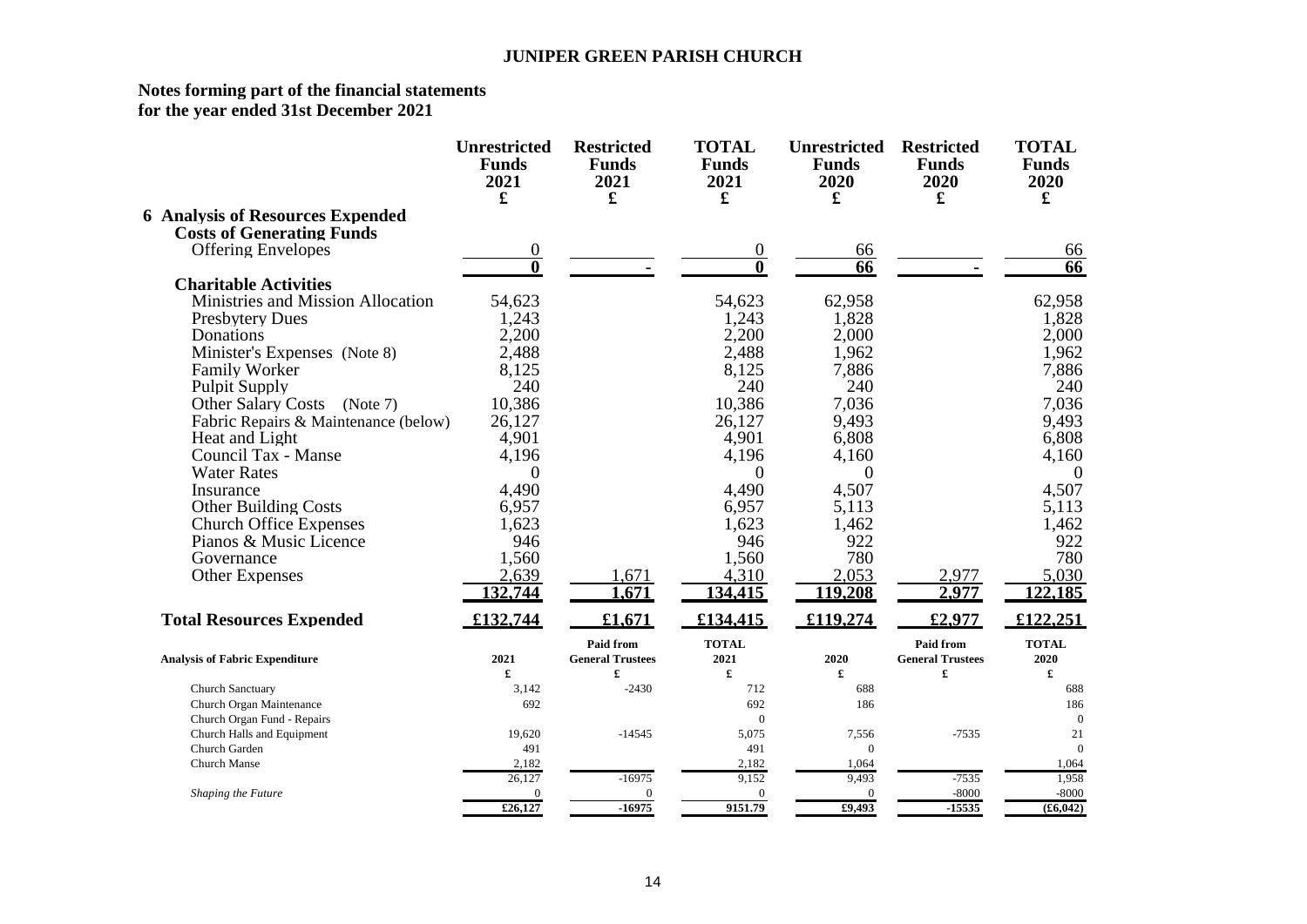|   |                                | 2021          | 2020          |
|---|--------------------------------|---------------|---------------|
| 7 | <b>Staff costs and numbers</b> | £             | £             |
|   | <b>Organist and Secretary</b>  | 10,386        | 7,037         |
|   | P/T Family Worker              | 7,558         | 7,342         |
|   | Social Security costs          | 434           | 410           |
|   | Pension costs                  | 133           | 127           |
|   |                                | £18,511       | £14,916       |
|   |                                | <b>Number</b> | <b>Number</b> |
|   | Office Administration P/T      |               |               |
|   | Family Worker P/T              |               |               |
|   | Music P/T                      |               |               |
|   |                                |               |               |

## **Notes forming part of the financial statements for the year ended 31st December 2021**

All Church of Scotland congregations contribute to the National Stipend Fund which bears the cost of all ministers' stipends and employers' contributions for national insurance, pension and housing and loan fund. Ministers' stipends are paid in accordance with the national stipend scale, which is related to years of service. For the year under review the minimum stipend was £28,700 and the maximum stipend in the 5th and subsequent years was £35,269.

## **8 Trustee Remuneration and Related Party Transactions**

No trustee, apart from the Minister, received any reimbursement of expenses during the year.

During the year, Mrs Florence Kinnear, who is a member of the Kirk Session, received £2,867 (2020: £2,723) for providing her services as organist during the year.

During the year, Mrs Alison Robertson, who is a member of the Kirk Session, received £7,519 (2020: £4,314) for providing her services as secretary during the year.

During the year, Mrs Karen Berry, who is a member of the Kirk Session, received £260 (2020: £260) for looking after the security of the church premises.

During the year, Mr Martin Elliot, who is a member of the Kirk Session, received £240 (2020: £180) for pulpit supply.

During the year, the Minister received £1,365 (2020: £911) in travelling expenses; £1,123 (2020: £1,292) for telephone and broadband bills; and the manse council tax of £4,196 (2020: £4,160) was paid by the church.

During the year the total of £26,507 (2020: £22,272) was donated to the congregation by the Trustees.

No trustee or a person related to a trustee had any personal interest in any contract or transaction entered into during the year.

#### **9 Tangible Fixed Assets**

The properties, including the Church, the Church Halls, and the Manse are all vested in the General Trustees of the Church of Scotland.

There are no items of office equipment that are of any capital value.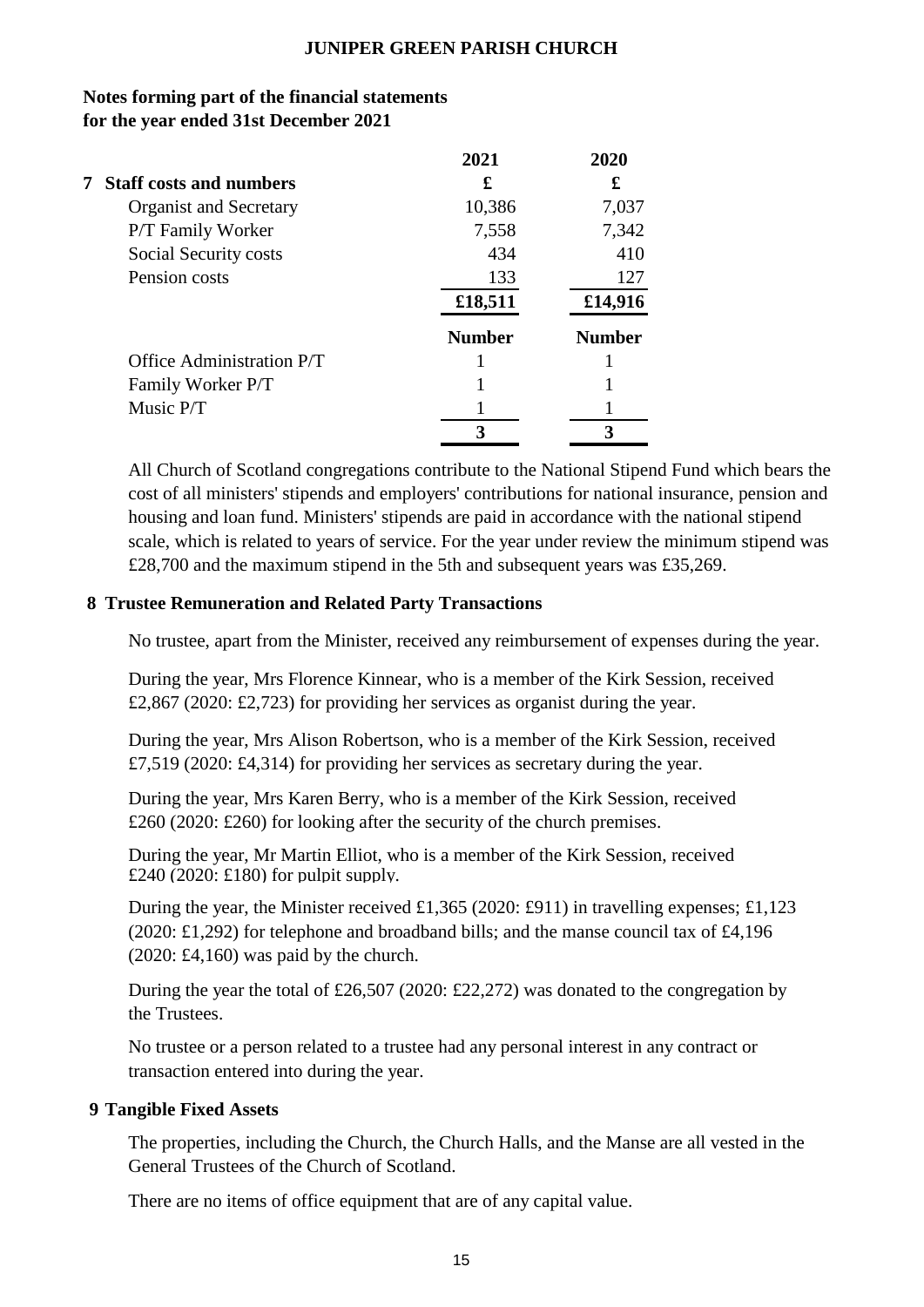#### **Notes forming part of the financial statements for the year ended 31st December 2021**

| <b>10 Investments</b>                                        | 2021<br>£ | 2020                 |
|--------------------------------------------------------------|-----------|----------------------|
| Market value at 01 January                                   | 50,300    | £<br>51,560          |
| Unrealised gain / loss on investments                        | 4,460     | $-1260$              |
| <b>Market value at 31 December</b>                           | £54,760   | £50,300              |
| The Church of Scotland Investors Trust - Growth Fund at cost | 18,690    | 18,690               |
| The Church of Scotland Investors Trust - Income Fund at cost | 10,430    | 10,430               |
| <b>Investments at cost</b>                                   | £29,120   | £29,120              |
| 11 Debtors                                                   | £         | £                    |
| Gift Aid Tax Refund                                          | 1,545     | 4,438                |
| <b>GASD</b>                                                  |           | 603                  |
| <b>Church of Scotland - Donation</b>                         | £1,545    | £5,061               |
| <b>12 Creditors</b>                                          | £         | $\pmb{\mathfrak{X}}$ |
| Young Lives vs Cancer                                        | 400       | 450                  |
| <b>SWAN UK</b>                                               | $\theta$  | 450                  |
| <b>JDRF</b>                                                  | 0         | 450                  |
| <b>Edmundson Electrical</b>                                  | 66        | 0                    |
| <b>Hamill Decorating Services</b>                            | 1,728     | $\Omega$             |
| Illingworth - New windws                                     | 4,385     | 0                    |
| Ventrolla - Repairs to windows                               | 5,426     | 0                    |
| Sarah Hollis                                                 | 780       | $_{0}$               |
| <b>Alison Robertson</b>                                      | 83        |                      |
|                                                              | £12,868   | £1,350               |

#### **13 Analysis of Net Assets Between Funds**

|                            | <b>General</b> | <b>Designated Restricted</b> |         | <b>Total</b> |
|----------------------------|----------------|------------------------------|---------|--------------|
| 2021                       | £              |                              |         |              |
| Investments                | 31,305         | 23,455                       | 0       | 54,760       |
| <b>Current Assets</b>      | 28,552         |                              | 17,582  | 46,134       |
| <b>Current Liabilities</b> | $-12867.7$     |                              |         | $-12867.7$   |
| Net Assets at 31 Dec 2021  | £46,989        | £23,455                      | £17,582 | £88,026      |
|                            |                |                              |         |              |
|                            | General        | <b>Designated Restricted</b> |         | <b>Total</b> |
| 2020                       | £              |                              | £       | £            |
| Investments                | 18,359         | 31,941                       |         | 50,300       |
| <b>Current Assets</b>      | 16,011         | 0                            | 18,344  | 34,355       |
| <b>Current Liabilities</b> | $-1350$        |                              |         | $-1350$      |

#### **14 Volunteers**

In common with all other congregations of the Church of Scotland the congregation benefits from the contribution made by volunteers who give their time and talents willingly for the benefit of the Church. The areas of congregational life which rely on the contribution of volunteers are many and varied and much of the activity would be unable to continue were it not for the commitment shown.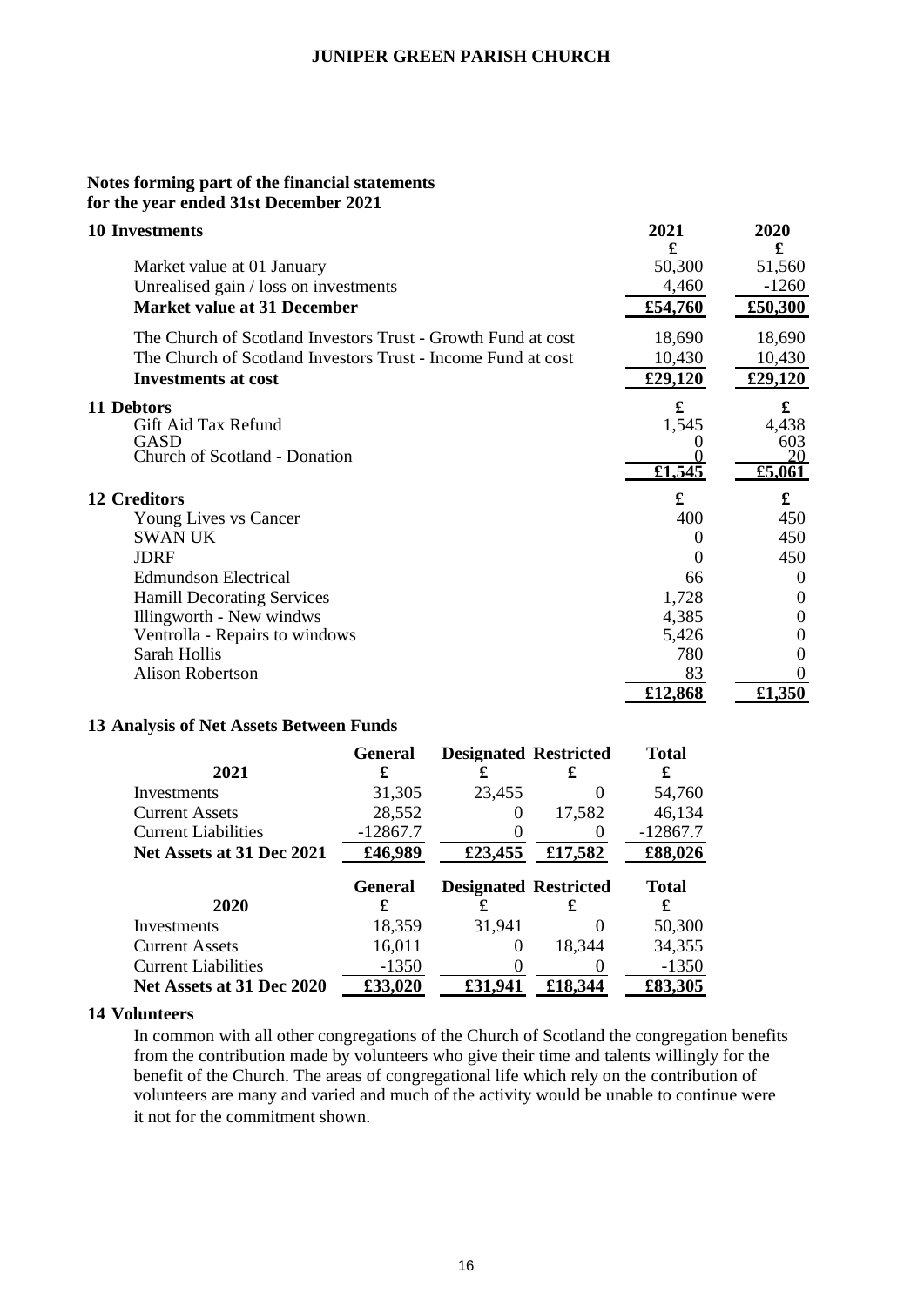#### **Notes forming part of the financial statements for the year ended 31st December 2021**

#### **15 Movement in Funds**

|                                                                                                                                                                                                                                                                                                                                                                                                                                                                                                                                                                                                                                                      | At<br>$01-Jan$<br>2021<br>$\mathbf f$ | <b>Incoming</b><br><b>Resources</b><br>£ | <b>Interest</b><br>£ | Outgoing<br><b>Resources</b><br>£                                                                                                                                                                                                                                                                                          | <b>Transfers</b><br>£            | <b>Investment:</b><br>Gains/<br><b>Losses</b><br>£ | At<br>31-Dec<br>2021<br>$\mathbf f$ |
|------------------------------------------------------------------------------------------------------------------------------------------------------------------------------------------------------------------------------------------------------------------------------------------------------------------------------------------------------------------------------------------------------------------------------------------------------------------------------------------------------------------------------------------------------------------------------------------------------------------------------------------------------|---------------------------------------|------------------------------------------|----------------------|----------------------------------------------------------------------------------------------------------------------------------------------------------------------------------------------------------------------------------------------------------------------------------------------------------------------------|----------------------------------|----------------------------------------------------|-------------------------------------|
| <b>Restricted Funds</b>                                                                                                                                                                                                                                                                                                                                                                                                                                                                                                                                                                                                                              |                                       |                                          |                      |                                                                                                                                                                                                                                                                                                                            |                                  |                                                    |                                     |
| <b>Nurture Fund</b>                                                                                                                                                                                                                                                                                                                                                                                                                                                                                                                                                                                                                                  | 182                                   | 20                                       | $\overline{4}$       | (55)                                                                                                                                                                                                                                                                                                                       |                                  |                                                    | 151                                 |
| Kids' Church Fund                                                                                                                                                                                                                                                                                                                                                                                                                                                                                                                                                                                                                                    | 441                                   | $\boldsymbol{0}$                         | 11                   | (56)                                                                                                                                                                                                                                                                                                                       |                                  |                                                    | 396                                 |
| Youth Fund                                                                                                                                                                                                                                                                                                                                                                                                                                                                                                                                                                                                                                           | 1,022                                 | $\boldsymbol{0}$                         | 25                   | $\overline{0}$                                                                                                                                                                                                                                                                                                             |                                  |                                                    | 1,047                               |
| <b>Benevolent Fund</b>                                                                                                                                                                                                                                                                                                                                                                                                                                                                                                                                                                                                                               | 4,018                                 | $\boldsymbol{0}$                         | 99                   | 0                                                                                                                                                                                                                                                                                                                          |                                  |                                                    | 4,117                               |
| Choir Fund                                                                                                                                                                                                                                                                                                                                                                                                                                                                                                                                                                                                                                           | 2,787                                 | $\boldsymbol{0}$                         | 69                   | 0                                                                                                                                                                                                                                                                                                                          |                                  |                                                    | 2,856                               |
| <b>Flower Fund</b>                                                                                                                                                                                                                                                                                                                                                                                                                                                                                                                                                                                                                                   | 829                                   | 100                                      | 20                   | 0                                                                                                                                                                                                                                                                                                                          |                                  |                                                    | 949                                 |
| <b>Christian Action Fur</b>                                                                                                                                                                                                                                                                                                                                                                                                                                                                                                                                                                                                                          | 9,065                                 | 337                                      | 224                  | (1,560)                                                                                                                                                                                                                                                                                                                    |                                  |                                                    | 8,066                               |
|                                                                                                                                                                                                                                                                                                                                                                                                                                                                                                                                                                                                                                                      | 18,344                                | 457                                      | 452                  | (1,671)                                                                                                                                                                                                                                                                                                                    | $\bf{0}$                         | $\bf{0}$                                           | 17,582                              |
| <b>Unrestricted Funds</b>                                                                                                                                                                                                                                                                                                                                                                                                                                                                                                                                                                                                                            |                                       |                                          |                      |                                                                                                                                                                                                                                                                                                                            |                                  |                                                    |                                     |
| Designated:                                                                                                                                                                                                                                                                                                                                                                                                                                                                                                                                                                                                                                          |                                       |                                          |                      |                                                                                                                                                                                                                                                                                                                            |                                  |                                                    |                                     |
| Ministerial Assistano                                                                                                                                                                                                                                                                                                                                                                                                                                                                                                                                                                                                                                | 8,099                                 | $\overline{0}$                           | 200                  | (8, 125)                                                                                                                                                                                                                                                                                                                   | 8,000                            |                                                    | 8,174                               |
| Organ Fund                                                                                                                                                                                                                                                                                                                                                                                                                                                                                                                                                                                                                                           | 3,047                                 | $\overline{0}$                           | 75                   |                                                                                                                                                                                                                                                                                                                            |                                  |                                                    | 3,122                               |
| Fabric Fund                                                                                                                                                                                                                                                                                                                                                                                                                                                                                                                                                                                                                                          | 16,131                                | 16,975                                   | 400                  | (26, 127)                                                                                                                                                                                                                                                                                                                  | 4,779                            |                                                    | 12,159                              |
| Shaping the Future F                                                                                                                                                                                                                                                                                                                                                                                                                                                                                                                                                                                                                                 | 4,664                                 |                                          | 115                  | $\theta$                                                                                                                                                                                                                                                                                                                   | (4,779)                          |                                                    | $\overline{0}$                      |
|                                                                                                                                                                                                                                                                                                                                                                                                                                                                                                                                                                                                                                                      | 31,941 0                              | 16,975                                   | 790 0                | (34, 252)                                                                                                                                                                                                                                                                                                                  | 8,000                            | $\boldsymbol{0}$                                   | 23,455                              |
| <b>General Fund</b>                                                                                                                                                                                                                                                                                                                                                                                                                                                                                                                                                                                                                                  | 33,020                                | 116,002                                  | $\boldsymbol{0}$     | (98, 493)                                                                                                                                                                                                                                                                                                                  | (8,000)                          | 4,460                                              | 46,989                              |
| <b>Total Funds</b>                                                                                                                                                                                                                                                                                                                                                                                                                                                                                                                                                                                                                                   | £83,305                               | $\sqrt{133,434}$                         | £1,242               | (E134, 415)                                                                                                                                                                                                                                                                                                                | $\pmb{\pmb{\pmb{\mathfrak{g}}}}$ | £4,460                                             | £88,026                             |
| Note:<br><b>Ministerial Assistance:</b> Costs are 50% of employing a Family Worker $(\text{\pounds}8,125)$<br>A transfer has been made from the General Fund to pay for the salaty of the Family<br>Worker for 2022<br><b>Organ Fund:</b> Costs for maintainance (£692) were paid from Fabric Fund<br>Fabric Fund: Income is from our funds held by C of S General Trustees. Costs<br>were mostly for work on: hall windows $(\text{\textsterling}15,023)$ , church and hall roof $(\text{\textsterling}4,860)$<br>and general maintenance work.<br><b>Shaping the Future Fund:</b> The balance remaining has been transferred to the<br>Fabric Fund |                                       |                                          |                      |                                                                                                                                                                                                                                                                                                                            |                                  |                                                    |                                     |
| <b>Purpose of Restricted</b><br>Funds                                                                                                                                                                                                                                                                                                                                                                                                                                                                                                                                                                                                                |                                       |                                          |                      | <b>Nurture Fund:</b> This fund is to provide christian literature and nurture.<br>Kids' Church Fund: This fund is to provide resources for Kids' Church.<br>Youth Club Fund: This fund is to provide resources for church teenagers.<br><b>Benevolent Fund:</b> This fund is to be used at the discretion of the Trustees. |                                  |                                                    |                                     |

**Choir Fund:** This fund is for the purchase of music resources for the church. **Flower Fund:** This fund is to provide flowers for display in the church. **Christian Action Fund**: This fund is to provide resources to assist those in need within the community.

Purpose of Designated **Ministerial Assistance Fund:** The Trustees have set aside funds to provide assistance for the minister if it should be required. **Organ Fund:** The Trustees have set aside funds to provide maintenance of the church organ. **Fabric Fund:** The Trustees have set aside funds to provide maintenance of the church, the church halls, the church house and manse property. **Shaping the Future Fund:** The Trustees have set up a fund to manage the income and expenditure of the *Shaping the Future* project.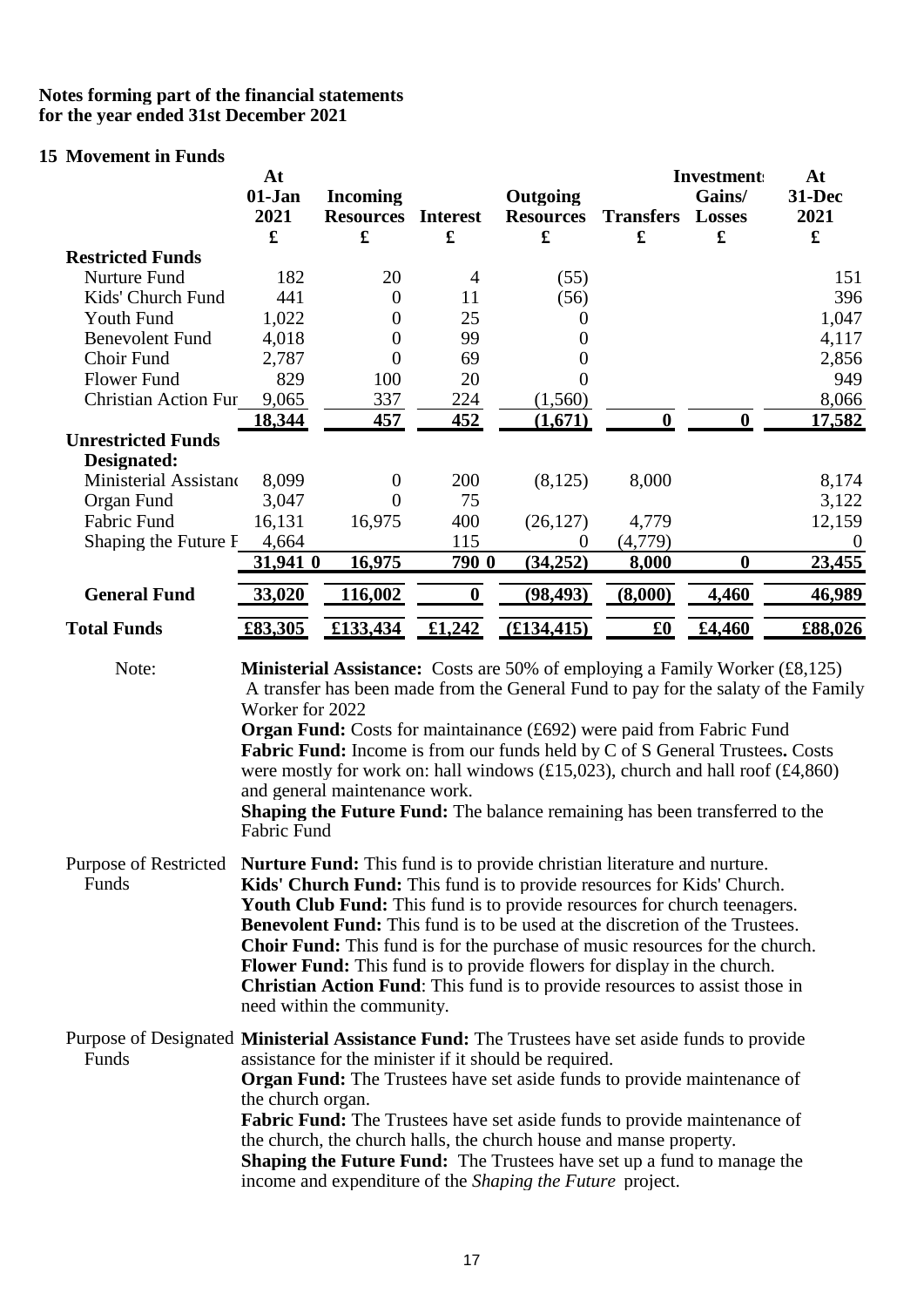#### **Notes forming part of the financial statements for the year ended 31st December 2021**

| <b>15 Movement in Funds</b>                                                                              | 2020<br>At<br>01-Jan<br>2020<br>$\mathbf f$                                                                                                                                                                                                                                                                                                                                                                                                                                                                                                                                                                                                            | <b>Incoming</b><br><b>Resources Interest</b><br>£ | £                | Outgoing<br><b>Resources Transfers</b><br>$\pmb{\mathfrak{L}}$                                                                                                                           | £                                | <b>Investments</b><br>Gains/<br><b>Losses</b><br>£                                                                                                                                                                                                                                                                     | At<br>31-Dec<br>2020<br>$\mathbf f$ |
|----------------------------------------------------------------------------------------------------------|--------------------------------------------------------------------------------------------------------------------------------------------------------------------------------------------------------------------------------------------------------------------------------------------------------------------------------------------------------------------------------------------------------------------------------------------------------------------------------------------------------------------------------------------------------------------------------------------------------------------------------------------------------|---------------------------------------------------|------------------|------------------------------------------------------------------------------------------------------------------------------------------------------------------------------------------|----------------------------------|------------------------------------------------------------------------------------------------------------------------------------------------------------------------------------------------------------------------------------------------------------------------------------------------------------------------|-------------------------------------|
| <b>Restricted Funds</b>                                                                                  |                                                                                                                                                                                                                                                                                                                                                                                                                                                                                                                                                                                                                                                        |                                                   |                  |                                                                                                                                                                                          |                                  |                                                                                                                                                                                                                                                                                                                        |                                     |
| Nurture Fund                                                                                             | 161                                                                                                                                                                                                                                                                                                                                                                                                                                                                                                                                                                                                                                                    | 82                                                | 4                | (65)                                                                                                                                                                                     |                                  |                                                                                                                                                                                                                                                                                                                        | 182                                 |
| Kids' Church Fund                                                                                        | 533                                                                                                                                                                                                                                                                                                                                                                                                                                                                                                                                                                                                                                                    | $\theta$                                          | 12               | (104)                                                                                                                                                                                    |                                  |                                                                                                                                                                                                                                                                                                                        | 441                                 |
| Youth Fund                                                                                               | 1,147                                                                                                                                                                                                                                                                                                                                                                                                                                                                                                                                                                                                                                                  | $\overline{0}$                                    | 27               | (152)                                                                                                                                                                                    |                                  |                                                                                                                                                                                                                                                                                                                        | 1,022                               |
| <b>Benevolent Fund</b>                                                                                   | 3,928                                                                                                                                                                                                                                                                                                                                                                                                                                                                                                                                                                                                                                                  | $\boldsymbol{0}$                                  | 90               | $\theta$                                                                                                                                                                                 |                                  |                                                                                                                                                                                                                                                                                                                        | 4,018                               |
| Choir Fund                                                                                               | 2,724                                                                                                                                                                                                                                                                                                                                                                                                                                                                                                                                                                                                                                                  | $\boldsymbol{0}$                                  | 63               | 0                                                                                                                                                                                        |                                  |                                                                                                                                                                                                                                                                                                                        | 2,787                               |
| <b>Flower Fund</b>                                                                                       | 772                                                                                                                                                                                                                                                                                                                                                                                                                                                                                                                                                                                                                                                    | 480                                               | 23               | (446)                                                                                                                                                                                    |                                  |                                                                                                                                                                                                                                                                                                                        | 829                                 |
| <b>Christian Action Fun</b>                                                                              | 11,017                                                                                                                                                                                                                                                                                                                                                                                                                                                                                                                                                                                                                                                 | $\overline{0}$                                    | 258              | (2,210)                                                                                                                                                                                  |                                  |                                                                                                                                                                                                                                                                                                                        | 9,065                               |
| <b>Unrestricted Funds</b>                                                                                | 20,282                                                                                                                                                                                                                                                                                                                                                                                                                                                                                                                                                                                                                                                 | 562                                               | 477              | (2,977)                                                                                                                                                                                  | $\boldsymbol{0}$                 | $\boldsymbol{0}$                                                                                                                                                                                                                                                                                                       | 18,344                              |
| Designated:                                                                                              |                                                                                                                                                                                                                                                                                                                                                                                                                                                                                                                                                                                                                                                        |                                                   |                  |                                                                                                                                                                                          |                                  |                                                                                                                                                                                                                                                                                                                        |                                     |
| Ministerial Assistan                                                                                     | 7,696                                                                                                                                                                                                                                                                                                                                                                                                                                                                                                                                                                                                                                                  | $\boldsymbol{0}$                                  | 289              | (7,886)                                                                                                                                                                                  | 8,000                            |                                                                                                                                                                                                                                                                                                                        | 8,099                               |
| Organ Fund                                                                                               | 3,019                                                                                                                                                                                                                                                                                                                                                                                                                                                                                                                                                                                                                                                  | $\overline{0}$                                    | 28               | $\boldsymbol{0}$                                                                                                                                                                         |                                  |                                                                                                                                                                                                                                                                                                                        | 3,047                               |
| Fabric Fund                                                                                              | 17,670                                                                                                                                                                                                                                                                                                                                                                                                                                                                                                                                                                                                                                                 | 7,535                                             | 419              | (9, 493)                                                                                                                                                                                 |                                  |                                                                                                                                                                                                                                                                                                                        | 16,131                              |
| Shaping the Future I                                                                                     | 4,436                                                                                                                                                                                                                                                                                                                                                                                                                                                                                                                                                                                                                                                  | 8,000                                             | 228              | 0                                                                                                                                                                                        | $-8,000$                         |                                                                                                                                                                                                                                                                                                                        | 4,664                               |
|                                                                                                          | 32,821                                                                                                                                                                                                                                                                                                                                                                                                                                                                                                                                                                                                                                                 | <u>15,535</u>                                     | 965              | (17,379)                                                                                                                                                                                 | $\boldsymbol{0}$                 | $\boldsymbol{0}$                                                                                                                                                                                                                                                                                                       | 31,941                              |
| <b>General Fund</b>                                                                                      | 37,709                                                                                                                                                                                                                                                                                                                                                                                                                                                                                                                                                                                                                                                 | 98,465                                            | $\boldsymbol{0}$ | (101, 895)                                                                                                                                                                               |                                  | (1,260)                                                                                                                                                                                                                                                                                                                | 33,020                              |
| <b>Total Funds</b>                                                                                       | £90,812                                                                                                                                                                                                                                                                                                                                                                                                                                                                                                                                                                                                                                                | £114,562                                          | £1,442           | (f122,251)                                                                                                                                                                               | $\pmb{\pmb{\pmb{\mathfrak{g}}}}$ | (f1,260)                                                                                                                                                                                                                                                                                                               | £83,305                             |
|                                                                                                          | plus expenses $(f7)$ . A transfer has been made from the Shaping the Future Fund to<br>pay for the salary of the Family Worker in 2021<br>Organ Fund: Costs for tuning (£186) were paid from Fabric Fund<br>Fabric Fund: Income is from our funds held by C of S General Trustees. Costs<br>were mostly for work in ladies toilets $(\text{\pounds}5,060)$ , Asco Fire Extinguishers $(\text{\pounds}776)$ ,<br>service to small boilers (£558), service to large boilers (£360) and roof repairs<br>(320). Shaping the Future Fund: The Income is donations from the Baird Trust<br>$(5,000)$ and the Ferguson Bequest Fund $(\text{\pounds}3,000)$ . |                                                   |                  |                                                                                                                                                                                          |                                  |                                                                                                                                                                                                                                                                                                                        |                                     |
| Purpose of Restricted Nurture Fund: This fund is to provide christian literature and nurture.<br>Funds   |                                                                                                                                                                                                                                                                                                                                                                                                                                                                                                                                                                                                                                                        | need within the community.                        |                  | Kids' Church Fund: This fund is to provide resources for Kids' Church.<br>Flower Fund: This fund is to provide flowers for display in the church.                                        |                                  | Youth Club Fund: This fund is to provide resources for church teenagers.<br>Benevolent Fund: This fund is to be used at the discretion of the Trustees.<br>Choir Fund: This fund is for the purchase of music resources for the church.<br>Christian Action Fund: This fund is to provide resources to assist those in |                                     |
| Purpose of Designated Ministerial Assistance Fund: The Trustees have set aside funds to provide<br>Funds | the church organ.                                                                                                                                                                                                                                                                                                                                                                                                                                                                                                                                                                                                                                      |                                                   |                  | assistance for the minister if it should be required.<br>the church, the church halls, the church house and manse property.<br>income and expenditure of the Shaping the Future project. |                                  | Organ Fund: The Trustees have set aside funds to provide maintenance of<br>Fabric Fund: The Trustees have set aside funds to provide maintenance of<br>Shaping the Future Fund: The Trustees have set up a fund to manage the                                                                                          |                                     |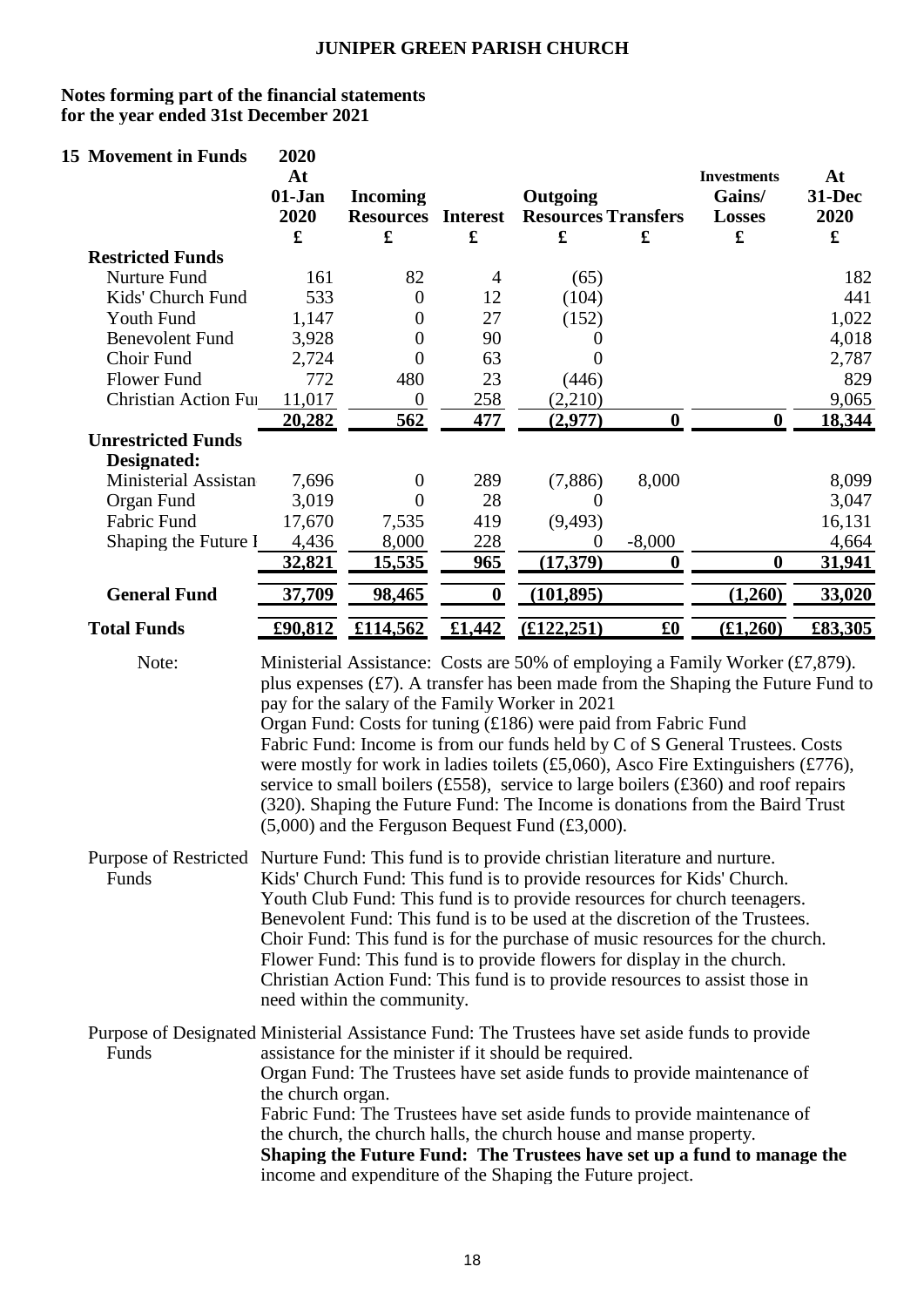# **Notes forming part of the financial statements for the year ended 31st December 2021**

# **16 Collection for Third Parties**

|                                                                    | 2021   | 2020              |
|--------------------------------------------------------------------|--------|-------------------|
| The following income from Special Collections for special purposes | £      | £                 |
| was received and disbursed during the year to other Charities:     |        |                   |
| CrossReach (Joint Valley Service)                                  |        | 860               |
| Try Praying (Special collection)                                   | 350    | 200               |
| Marie Curie Cancer Care (March Communion)                          |        | $\theta$          |
| <b>Bethany Trust (June Communion)</b>                              |        | $\theta$          |
| <b>CHAS</b> (October Communion)                                    |        | $\theta$          |
| Scottish Poppy Appeal (Remembrance Sunday)                         | 300    | $\theta$          |
| Christian Aid                                                      | 210    | $\mathbf{\Omega}$ |
| Birthday Boxes - CrossReach Sunflower Garden Project               |        | $\theta$          |
| - The Sick Kids Hospital                                           |        | $\theta$          |
| <b>SWANUK</b> (Christmas)                                          | 280    | 450               |
| JDFR (Christmas)                                                   | 280    | 450               |
| CLIC Sargent - (Christmas)                                         | 280    | 450               |
|                                                                    | £1,700 | £2,410            |

The following donations were made to other Charities and good causes:

| <b>From General Fund</b>                                      | £        | £      | £        |
|---------------------------------------------------------------|----------|--------|----------|
| Scripture Union - ES Team                                     |          | 0      | $\Omega$ |
| Cambodian Hope Organisation                                   |          | 1,000  | 1,000    |
| <b>Scottish Bible Society</b>                                 |          | 300    | 250      |
| <b>Mission Aviation Fellowship</b>                            |          | 300    | 250      |
| <b>EMMS</b> International                                     |          | 300    | 250      |
| Dr. Graham's Homes                                            |          | 300    | 250      |
|                                                               |          | 2,200  | 2,000    |
| <b>From Christian Action Fund</b>                             |          |        |          |
| <b>Salvation Army</b>                                         |          |        | 460      |
| <b>Bethany Trust</b>                                          | 300      |        | 250      |
| Marie Curue                                                   | 300      |        | 250      |
| <b>CHAS</b>                                                   | 300      |        | 250      |
| Food in the Community                                         | 300      |        | $\Omega$ |
| Poppy (Scotland) Appeal                                       | $\theta$ |        | 250      |
| <b>SWANUK</b>                                                 | 120      |        | 250      |
| <b>JDFR</b>                                                   | 120      |        | 250      |
| Young Lives vs Cancer                                         | 120      | 1,560  | 250      |
|                                                               |          | £3,760 | £4,210   |
| <b>Total Collections for, and Donations to, Third Parties</b> |          | £5,460 | £6,620   |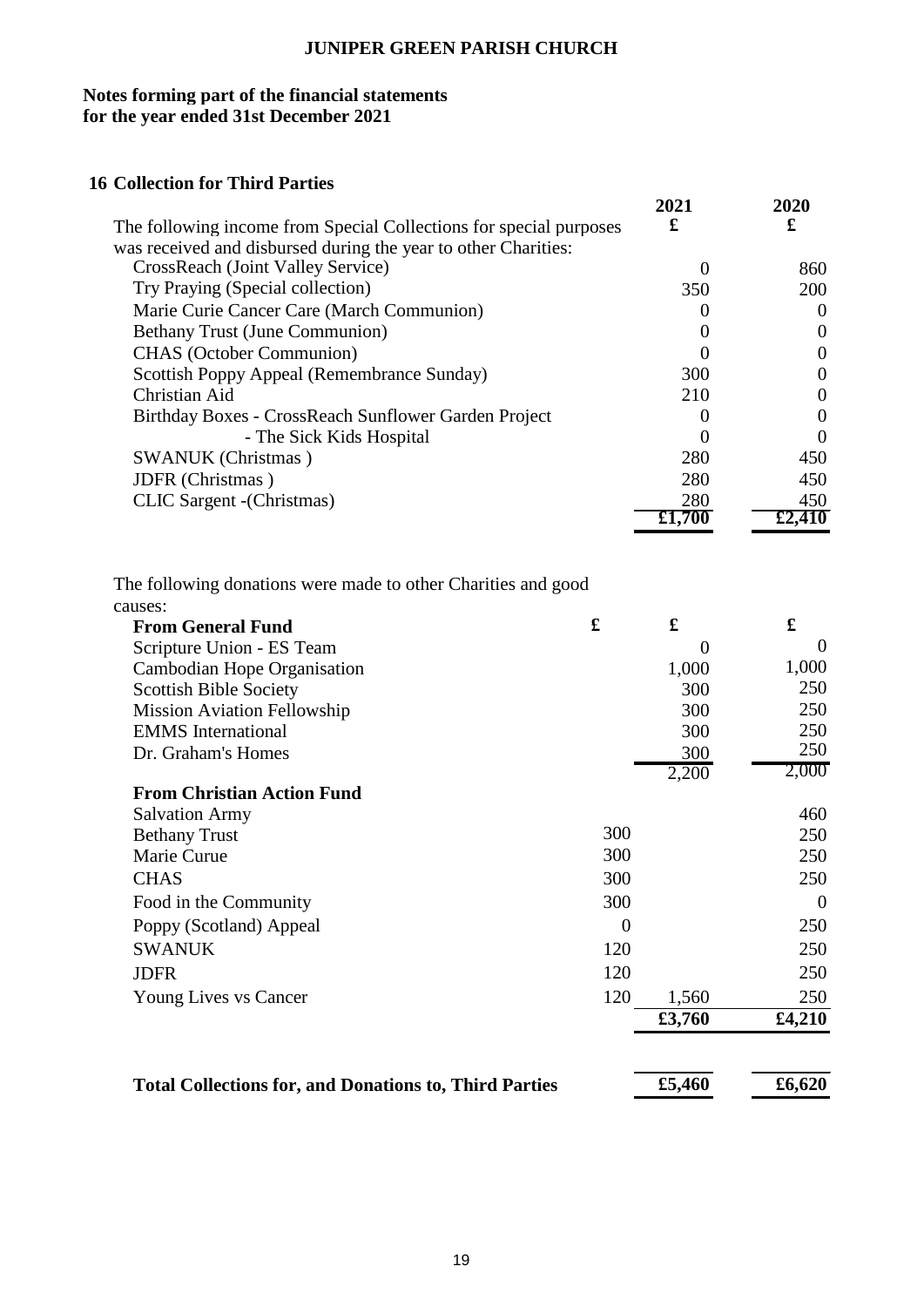#### **The Appendix below does not form form part of the financial statements for the year ended 31st December 2021**

#### **APPENDIX**

#### **FUNDS HELD ON BEHALF OF THE CONGREGATION BY THE CHURCH OF SCOTLAND GENERAL TRUSTEES**

Held on account of sale proceeds of St. Margaret's Church and Hall and St. Margaret's Manse, together with payments received in respect of temporary occupation of Juniper Green Manse ground, compensation for garden ground for use in road improvements purposes and the subsidence of Juniper Green Manse. From 2002, funds were held relating to the tenancy of the house at 30 Woodhall Avenue, Juniper Green. The house was sold in 2016 and funds held in a Capital Account were used to fund the *'Shaping the Future'* project.

|                                                 | 2021       | 2020           |
|-------------------------------------------------|------------|----------------|
| <b>CAPITAL ACCOUNT</b>                          | £          | £              |
| Credit Balance at 1st January                   | 34,997     | 34,997         |
| <b>Credit Balance at 31st December at cost</b>  | £34,997    | £34,997        |
| <b>Market Value of Balance at 31st December</b> | £57,937    | £54,796        |
| <b>REVENUE ACCOUNT</b>                          |            |                |
| <b>Gross Income:</b>                            |            |                |
| Interest / Dividend Received on Capital Account | 1,005      | 1,340          |
| Interest / Dividend Received on Revenue Account | 29         | 220            |
| Interest / Dividend on Deposit Fund             | $\theta$   | $\overline{0}$ |
|                                                 | £1,034     | £1,560         |
| <b>Expenditure:</b>                             |            |                |
| Roof Repairs                                    | 4,860      | 4,520          |
| Fabric Repairs (Hall Windows)                   | 12,115     | 3,015          |
|                                                 | £16,975    | £7,535         |
| <b>Net Income:</b>                              | (E15, 941) | (f5, 975)      |
| Credit Balance at 1st January                   | £30,794    | £36,769        |
| <b>Credit Balance at 31st December</b>          | £14,853    | £30,794        |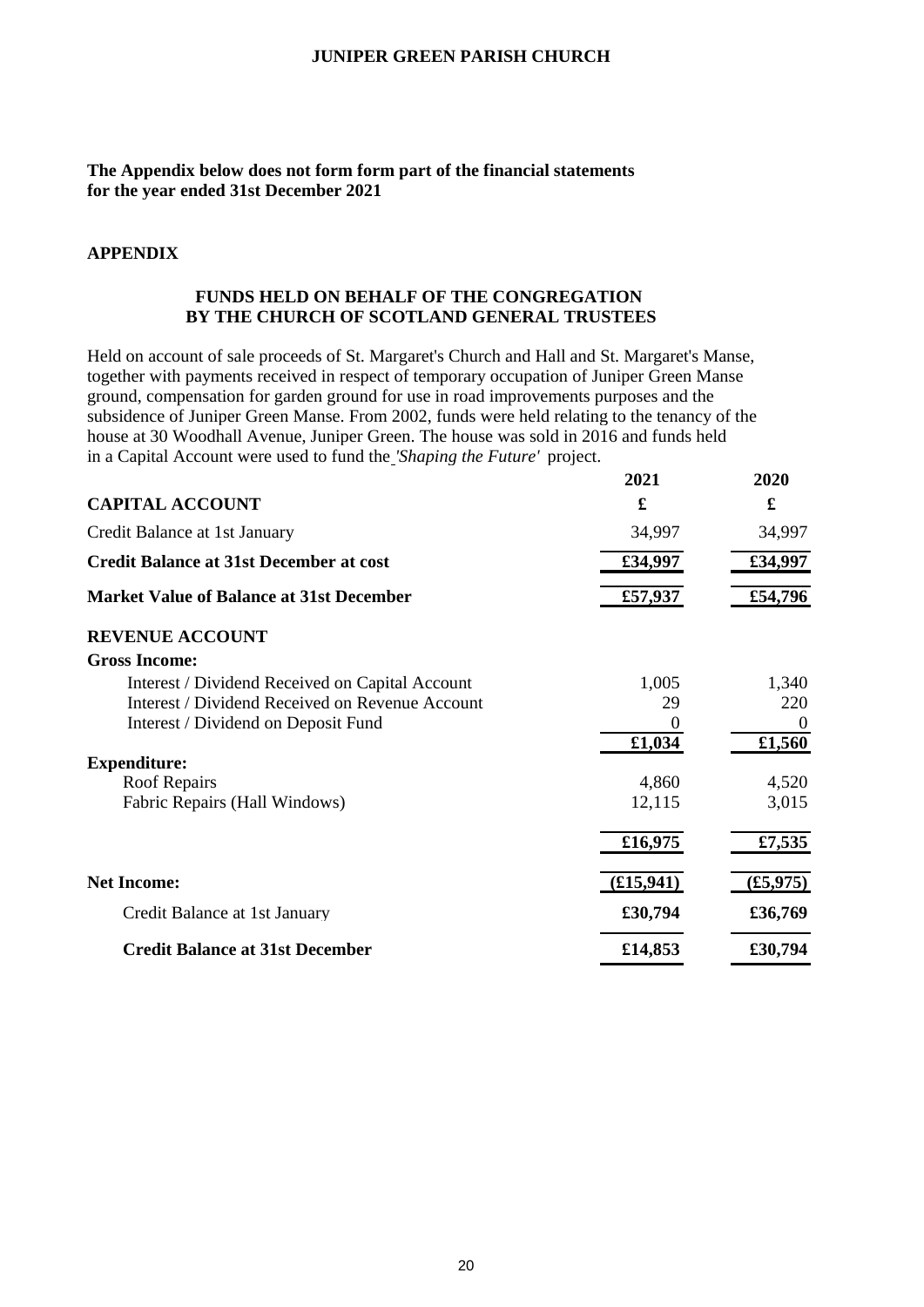# **For Information**

|                | <b>BUDGET</b> for 2022                              | <b>Unrestricted</b><br><b>Funds</b><br>2021<br>£ | <b>Restricted</b><br><b>Funds</b><br>2021<br>£ | <b>TOTAL</b><br><b>ACTUAL</b><br>2021<br>£ | <b>TOTAL</b><br><b>BUDGET</b><br>2022<br>£ | Increase |
|----------------|-----------------------------------------------------|--------------------------------------------------|------------------------------------------------|--------------------------------------------|--------------------------------------------|----------|
|                | <b>1 Voluntary Income</b>                           |                                                  |                                                |                                            |                                            |          |
|                | Offerings - (a-c)                                   | 74,891                                           |                                                | 74,891                                     | 77,000                                     | 2.8%     |
|                | a) WFO (Non Gift Aid)                               | $\theta$                                         |                                                | $\theta$                                   | $\theta$                                   |          |
|                | b) Gift Aid                                         | 69,540                                           |                                                | 69,540                                     | 71,500                                     | 2.8%     |
|                | c) Open Plate / Non Gift Aid S/Os                   | 5,351                                            |                                                | 5,351                                      | 5,500                                      | 2.8%     |
|                | Legacies                                            | $\boldsymbol{0}$                                 |                                                | $\theta$                                   | $\boldsymbol{0}$                           |          |
|                | <b>Gift Day - Donations</b>                         | 13,011                                           |                                                | 13,011                                     | $\boldsymbol{0}$                           |          |
|                | Gift Day - Tax Recovered                            | 2,450                                            |                                                | 2,450                                      | $\boldsymbol{0}$                           |          |
|                | Tax Gift Aid Recovered                              | 18,472                                           |                                                | 18,472                                     | 19,000                                     | 2.9%     |
|                | <b>Restricted Funds</b>                             | $\boldsymbol{0}$                                 | 458                                            | 458                                        | 1,000                                      |          |
|                | Other - Church Organisations                        | 240                                              |                                                | 240                                        | 1,000                                      |          |
|                |                                                     | 109,064                                          | 458                                            | 109,522                                    | 98,000                                     |          |
| $\overline{2}$ | <b>Income from Charitable</b><br><b>Activities</b>  |                                                  |                                                |                                            |                                            |          |
|                | <b>Weddings and Funerals</b>                        | 750                                              |                                                | 750                                        | 500                                        |          |
|                | <b>Other - Fund Raising Event</b>                   | 0                                                |                                                | 0                                          | 500                                        |          |
|                | - Christmas Fayre                                   | $\boldsymbol{0}$<br>$\overline{0}$               |                                                | 0<br>$\theta$                              | 500<br>$\theta$                            |          |
|                |                                                     | 750                                              | $\bf{0}$                                       | 750                                        | 1,500                                      |          |
|                |                                                     |                                                  |                                                |                                            |                                            |          |
|                | 3 Income from Other Charitable<br><b>Activities</b> |                                                  |                                                |                                            |                                            |          |
|                | Rent of Halls                                       | 6,186                                            |                                                | 6,186                                      | 7,200                                      |          |
|                |                                                     | 6,186                                            | $\bf{0}$                                       | 6,186                                      | 7,200                                      |          |
|                | <b>4 Investment Income</b>                          |                                                  |                                                |                                            |                                            |          |
|                | <b>Investment Interest</b>                          | 788                                              | 452                                            | 1,240                                      | 1,290                                      |          |
|                | <b>Bank Interest</b>                                |                                                  |                                                |                                            | 10                                         |          |
|                |                                                     | 790                                              | 453                                            | 1,243                                      | 1,300                                      |          |
|                | 5 Other Income                                      |                                                  |                                                |                                            |                                            |          |
|                | <b>Receipts from General Trustees</b>               | 16,975                                           | $\boldsymbol{0}$                               | 16,975                                     | 5,000                                      |          |
|                | <b>Total Incoming Resources</b>                     | £133,765                                         | £911                                           | £134,676                                   | £113,000                                   |          |
|                | <b>Total Resources Expended</b>                     | £132,744                                         | £1,671                                         | £134,415                                   | £120,500                                   |          |
|                | <b>Net Incoming Resources</b>                       | £1,023                                           | (\$760)                                        | £261                                       | (\$7,500)                                  |          |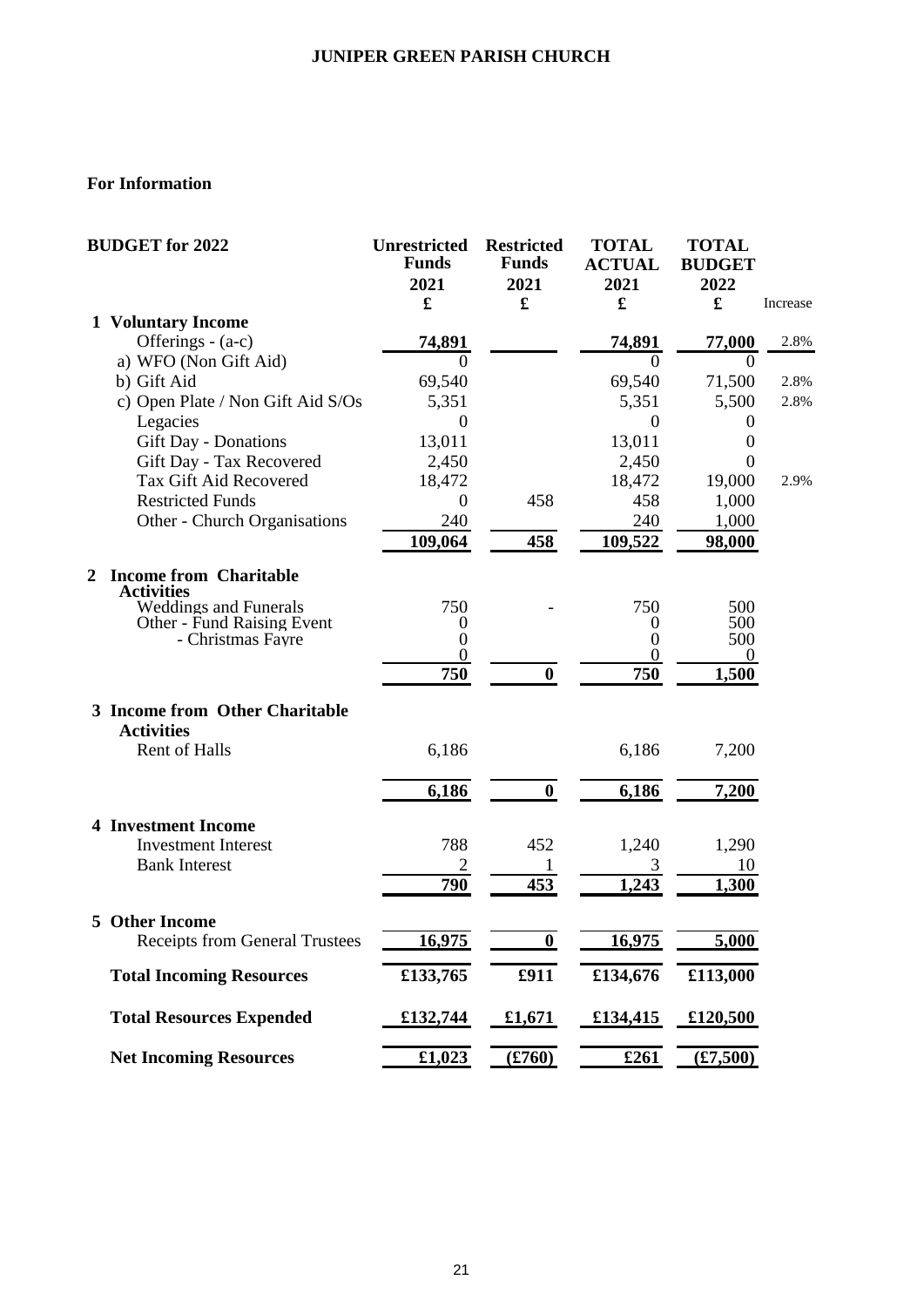# **For Information**

| <b>BUDGET</b> for 2022                  | <b>Unrestricted</b><br><b>Funds</b><br>2021<br>£ | <b>Restricted</b><br><b>Funds</b><br>2021<br>£ | <b>TOTAL</b><br><b>ACTUAL</b><br>2021<br>$\mathbf f$ | <b>TOTAL</b><br><b>BUDGET</b><br>2022<br>£ |
|-----------------------------------------|--------------------------------------------------|------------------------------------------------|------------------------------------------------------|--------------------------------------------|
| <b>5 Analysis of Resources Expended</b> |                                                  |                                                |                                                      |                                            |
| <b>Costs of Generating Funds</b>        |                                                  |                                                |                                                      |                                            |
| <b>Offering Envelopes</b>               | $\boldsymbol{0}$<br>$\bf{0}$                     |                                                | $\boldsymbol{0}$<br>$\bf{0}$                         | $\theta$<br>$\bf{0}$                       |
| <b>Charitable Activities</b>            |                                                  |                                                |                                                      |                                            |
| Ministries and Mission Allocation       | 54,623                                           |                                                | 54,623                                               | 55,314                                     |
| <b>Presbytery Dues</b>                  | 1,243                                            |                                                | 1,243                                                | 1,798                                      |
| Donations                               | 2,200                                            |                                                | 2,200                                                | 3,000                                      |
|                                         | 58,066                                           |                                                | $\overline{58,066}$                                  | $\overline{60,}112$                        |
| Minister's Expenses                     | 2,488                                            |                                                | 2,488                                                | 2,500                                      |
| Family Worker                           | 8,125                                            |                                                | 8,125                                                | 8,500                                      |
| <b>Pulpit Supply</b>                    | 240                                              |                                                | 240                                                  | 300                                        |
| <b>Other Salary Costs</b>               | 10,386                                           |                                                | 10,386                                               | 9,200                                      |
| Fabric Repairs & Maintenance            | 26,127                                           |                                                | 26,127                                               | 10,000                                     |
| Heat and Light                          | 4,901                                            |                                                | 4,901                                                | 6,000                                      |
| Council Tax - Manse                     | 4,196                                            |                                                | 4,196                                                | 4,400                                      |
| Insurance                               | 4,490                                            |                                                | 4,490                                                | 4,600                                      |
| <b>Other Building Costs</b>             | 6,957                                            |                                                | 6,957                                                | 7,200                                      |
| <b>Church Office Expenses</b>           | 1,623                                            |                                                | 1,623                                                | 1,600                                      |
| Organ & Music                           | 946                                              |                                                | 946                                                  | 1,000                                      |
| Governance                              | 1,560                                            |                                                | 1,560                                                | 800                                        |
| <b>Other Expenses</b>                   | 2,639                                            | 1,671                                          | 4,310                                                | 4,288                                      |
|                                         | 132,744                                          | 1,671                                          | 134,415                                              | 120,500                                    |
|                                         |                                                  |                                                |                                                      |                                            |
| <b>Total Resources Expended</b>         | £132,744                                         | £1,671                                         | £134,415                                             | £120,500                                   |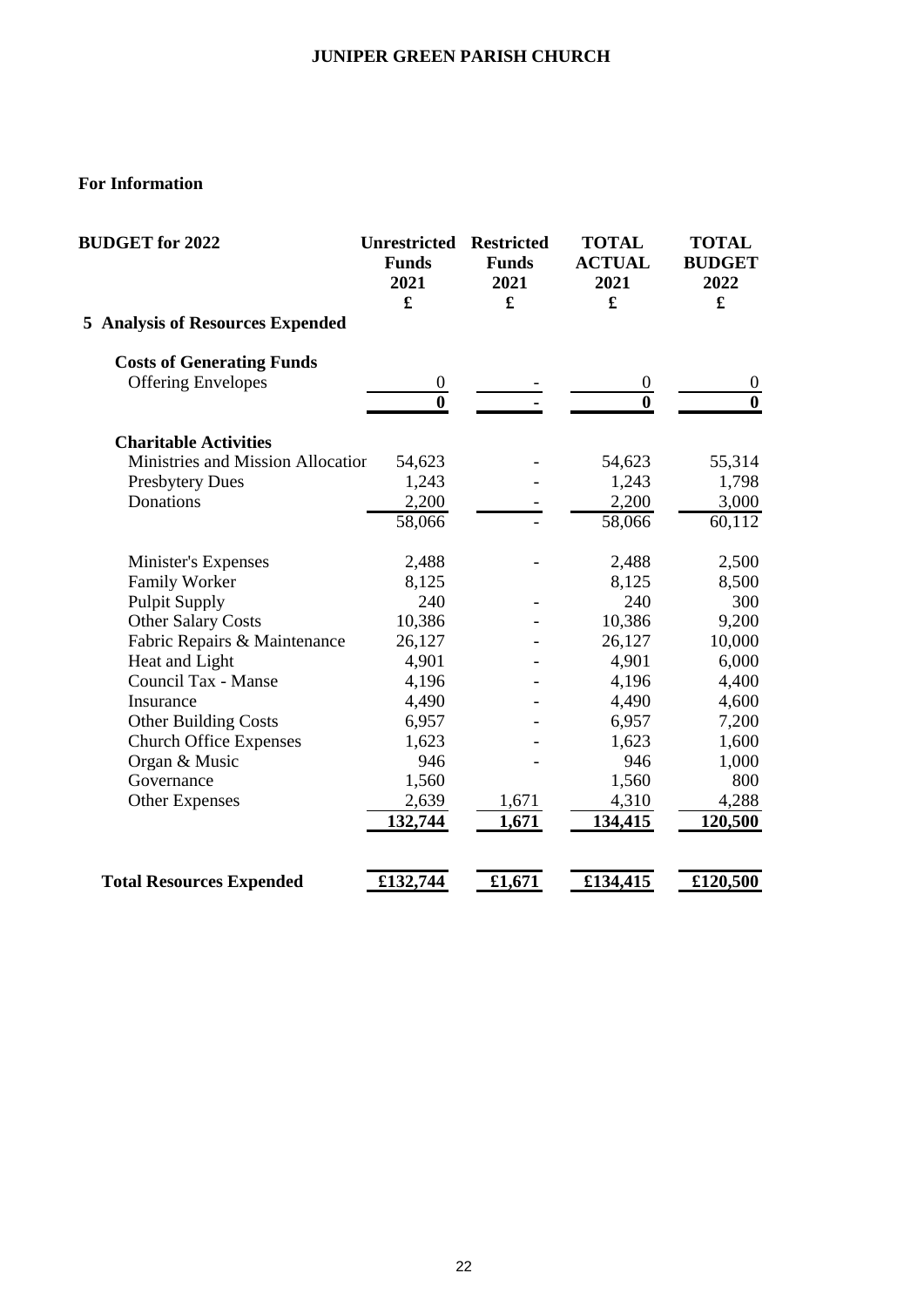#### **For Information**

# **CHURCH ORGANISATIONS ADMINISTRATING THEIR OWN FUNDS**

| <b>GUILD OF FRIENDSHIP</b>  | 2021    | 2020     |                         |
|-----------------------------|---------|----------|-------------------------|
|                             | £       | £        |                         |
|                             | 0.00    | 430.00   | Subscriptions at £5.00  |
|                             | 0.00    | 320.00   | Offerings               |
|                             | 0.00    | 214.00   | <b>Sales Table</b>      |
|                             | 0.00    | 0.00     | Coffee Mornings         |
|                             | 0.00    | 100.00   | Christmas Fayre         |
| <b>Total Income</b>         | 0.00    | 1,064.00 |                         |
|                             | 0.00    | 800.00   | <b>Church Funds</b>     |
|                             | 0.00    | 30.00    | Border Search & Rescue  |
|                             | 0.00    | 30.00    | Tom Gordon              |
|                             | 0.00    | 50.00    | Live Music Now Scotland |
|                             | 0.00    | 30.00    | Care and Repair         |
|                             | 0.00    | 30.00    | The Tumaim Fund         |
|                             | 0.00    | 40.00    | A. McNeil               |
| <b>Other Costs</b>          | 0.00    | 38.00    | <b>Other Costs</b>      |
|                             |         |          |                         |
| <b>Total Expenditure</b>    | 0.00    | 1,048.00 |                         |
| Excess Income/Expenditure   | 0.00    | 16.00    |                         |
| Balance at 1st July         | 326.70  | 310.70   | <b>Jean Bruce</b>       |
| <b>Balance at 31st June</b> | £326.70 | £326.70  | Treasurer               |